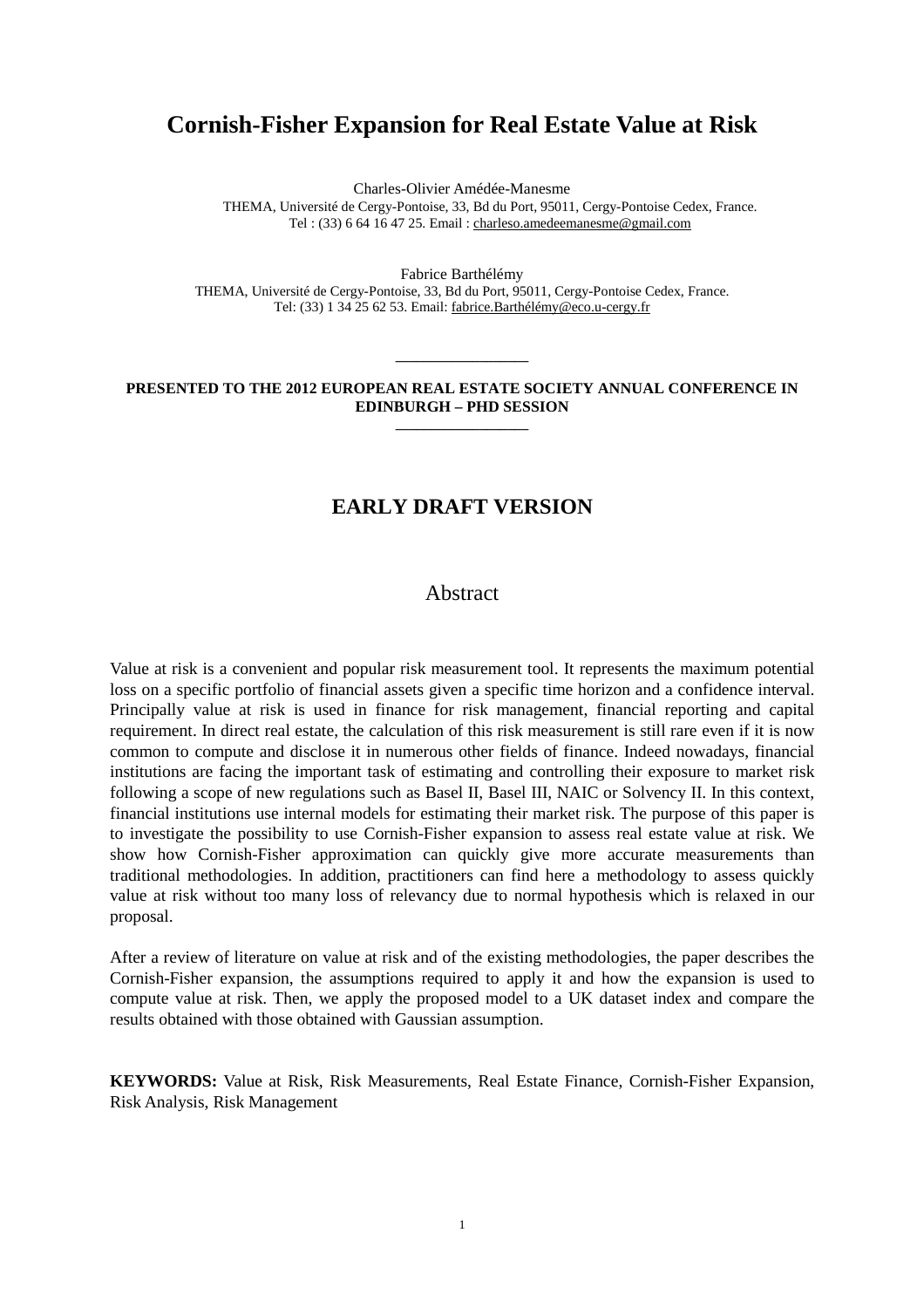## **I. Introduction**

l

#### **a) Definition of VaR**

Risk measurements have hugely changed since Markovitz (1952) developed his theory in the 50's. Standard deviation was then the risk measurement of an efficient portfolio. However this measurement was not relevant for one security only. Indeed, facing a unique security, the risk is computed using the covariance between this security and the market. Indeed, the standard deviation of a security is composed of risk that can be mitigated by diversification and by risk that cannot be diversified. Yet, only the risk that cannot be diversified might be remunerated. The risk theories that have followed the one of Markowitz have mainly been concentrated to the factors that determine the risk of a security and to the capital markets equilibrium. In fact, when considering a portfolio composed of *N* securities, Markowitz model requires the estimate of *N* variances and  $\frac{N^2}{N}$ 2  $N^2 - N$ 

covariances. When *N* becomes large, the estimation of the variance-covariance matrix becomes arduous and the possibilities of errors increase which can lead to misleading decision.

During the 60's, Sharpe (1964) developed the Capital Asset Pricing Model, a mono-factor model that considers the covariance between the security and the market as the only one risk factor. This risk is measured by the beta  $(\beta)$  and is called the systematic risk. It cannot be mitigated by diversification. On the contrary, the specific risk (the non-systematic one), inherent to the company, can be mitigated by diversification.

Then the Asset Pricing Theory was developed by Ross (1976) in the 70's. This model is a multifactor model and identifies the multidimensional effect of the risk. However, one of the weaknesses of this model is that it does not explain the factors that determine the return of the security. Value at risk did not appear before the late 80's. In 1987, the stock market crashed and the trigger event for a new risk measurement. This was the first major financial crisis where practitioners as well as academics were afraid about global bankruptcy of the entire system. The crash was so improbable to happen given standard statistical models that all the quants cast doubt and began to question the models. Many academics claimed that the crisis were recurring and ask for reconsidering the models. Taking into account extreme event had become obvious. The limitations of the traditional risk measurement were recognized and measuring the risk of fall of the value of the assets was becoming urgent.

The necessity to rely on a risk measurement that considers the entire distribution of return of a portfolio was obvious. In this context, throughout the 90's, a new risk measurement was built up: the Value at Risk with its acronym VaR<sup>1</sup>. VaR was developed and then adopted by practitioners and

<sup>&</sup>lt;sup>1</sup> In our context and for all the paper, VaR is assumed to be computed for a static portfolio and with no change in its structure, no trading or arbitrage.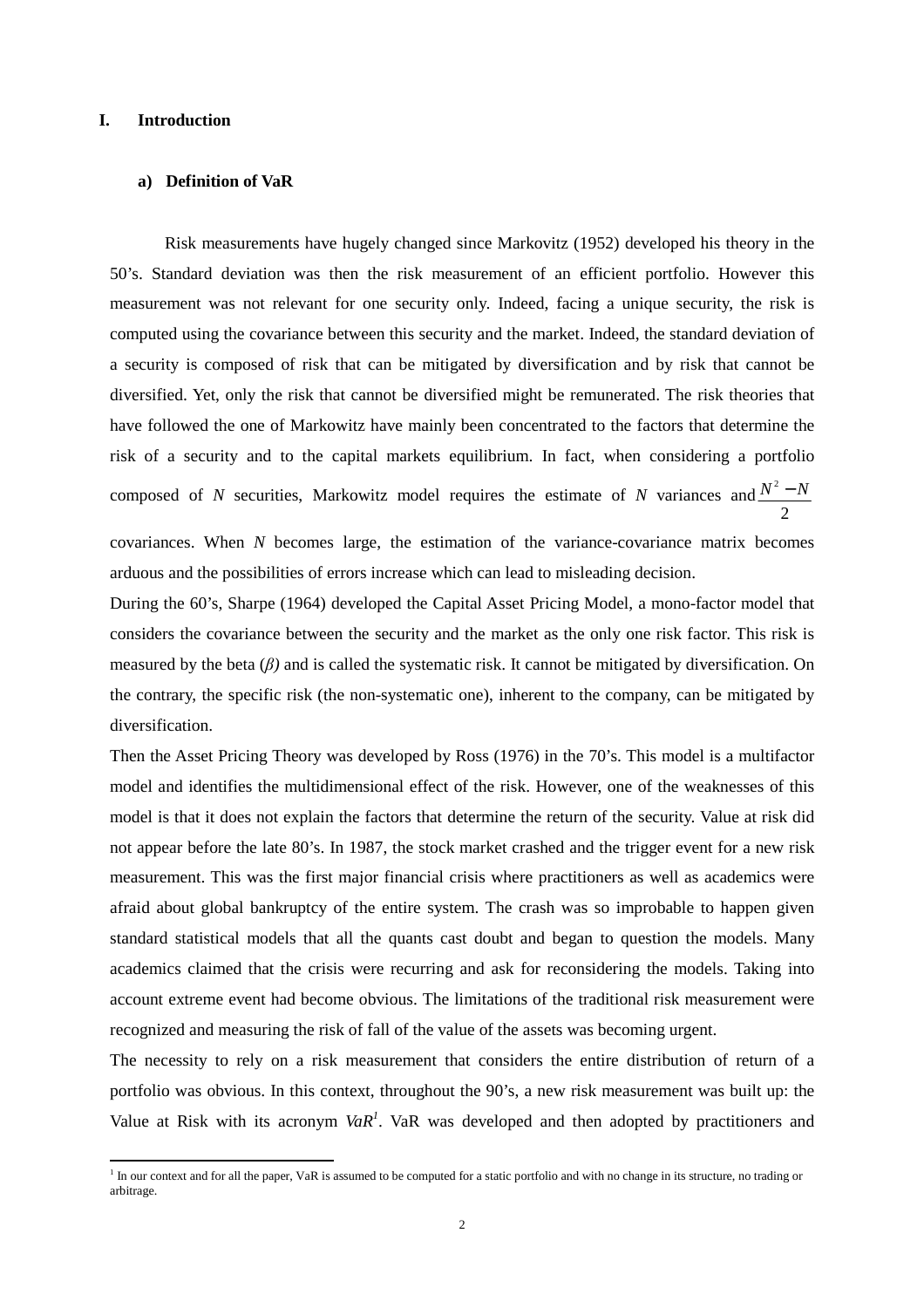regulators. Jorion (2006) define VaR as follows, "VaR is a method of assessing risk that uses standard statistical techniques used routinely in other technical fields. Loosely, VaR summarizes the worst look over a target horizon that will not be exceeded with a given level of confidence". In financial risk management, VaR is a measure of the risk of loss on a specific portfolio of financial assets (among which real estate asset). For a given portfolio, probability and time horizon, VaR is defined as a threshold value such that the probability that the mark-to-market loss on the portfolio over the given time horizon exceeds this value (assuming no trading in the portfolio) is the given probability level. On a portfolio value at time t,  $V_t$ , for a time horizon of one period of time and for a threshold  $\alpha$ , this can be translated as:

$$
\forall t, \mathbf{P}_t \left[ \left( V_{t+1} - V_t \right) + VaR_{t,\alpha} < 0 \right] = \alpha
$$

Or as well by considering a position *X* with its cumulative distribution function  $F_X$  and  $q_a(X)$  the lower fractile by:

$$
VaR_{\alpha}(X) = -\sup\{x \mid F_X(x) < \alpha\} = -q_{\alpha}(X)
$$

Unlike the most widely adopted convention in the literature, some chose to count positively an effective loss:

$$
VaR_{\alpha}(X) = \inf \{ x \mid F_X(x) > \alpha \}
$$

This measurement is then become more and more popular to value the risk of institutional and individual portfolio. In particular, Value-at-Risk is seen as an easy to understand method for quantifying market risk. As of today, VaR is used by many regulators as the risk measurement reference, among others Basel I, Basel II, Solvency II and NAIC.

The worldwide adoption of the Basel II Accord in 1999 and near completion today (Basel III must be applied for 2019) gave further impulsion to VaR. Basle committee has required that banks compute periodically their VaR and maintain sufficient capital to pay the eventual losses projected by VaR. Unfortunately, there is not one measure of VaR because volatility, which is a fundamental component of VaR, is latent. Therefore, banks must use many VaR models to compute the range of their prospective losses. These computations might be complex because the distribution of returns is in general not known. Nowadays, the main uses of VaR in finance are – among others – risk management, risk analysis, financial control, financial reporting and computing regulatory capital. More recently, methodologies and risk measurements such as stress testing, expected shortfall, and tail value at risk have become more popular because they focus particularly on the expected severity of failure. VaR is thus slowly replacing standard deviation or volatility as the most widely used measure of risk. This has happened because of the need for a single risk measure for the calculation of capital adequacy limits for financial institutions such as banks or insurers. Value at Risk allows for regulators and banks management to put a single number on a predefined worst-case scenario (at a certain level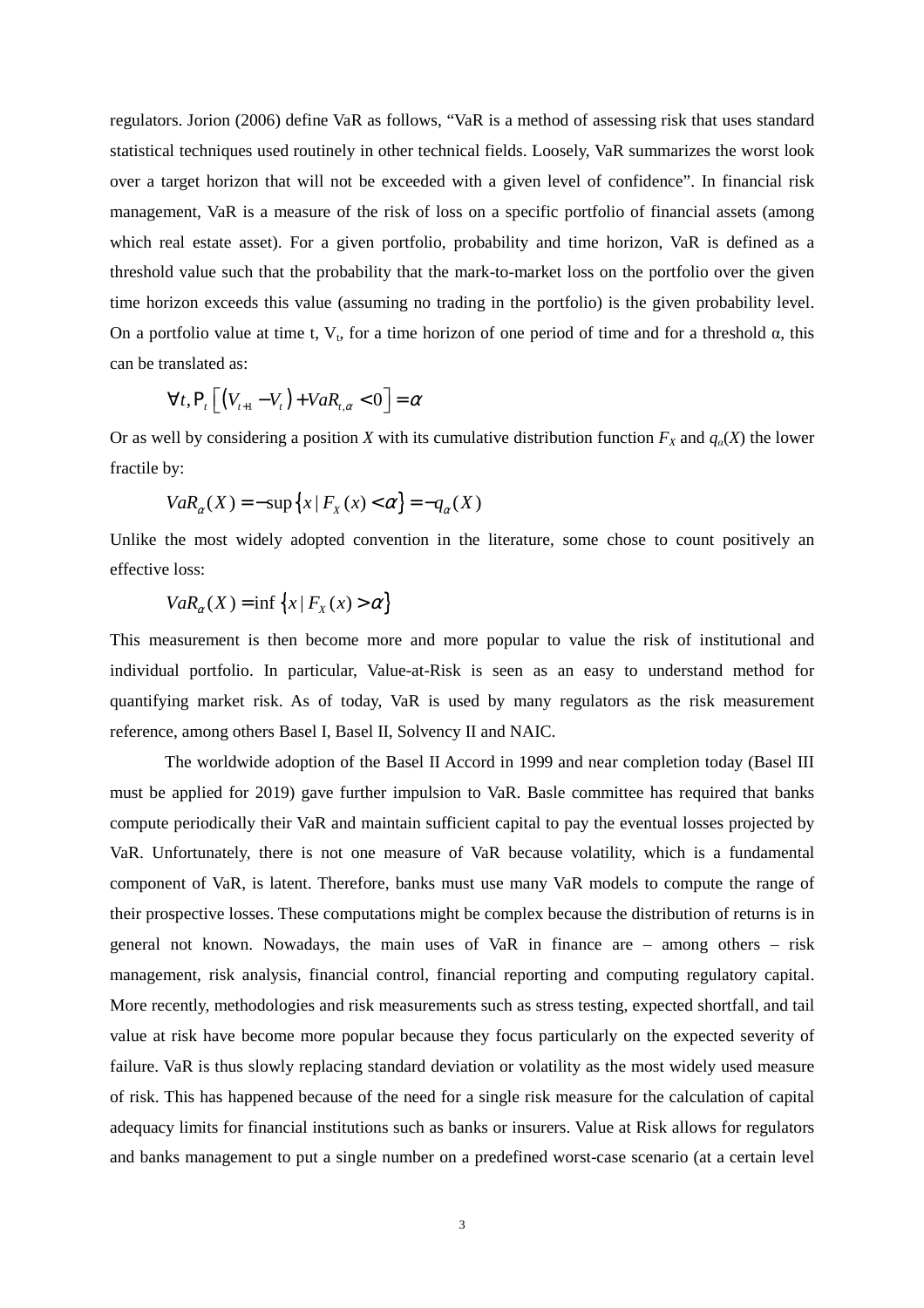of confidence). Nevertheless, VaR is not the maximum loss one may experience. It is in fact the lowest loss at this threshold *α*. Even if it is exact in theory, it works only for a specific confidence level. There is always a higher level of loss for a lower confidence level.

The three main traditional methods of calculating Value at Risk are:

- 1. The historical method
- 2. The variance-covariance method
- 3. The Monte Carlo method

The historical method involves taking empirical profit and loss history and ordering it, then assuming that history will repeat itself. The main benefit of the Historical method is that it does not require any assumptions about the nature of the distribution of returns. The major drawback is that this method implicitly assumes that the shape of future returns will be the same as those of the past. To make this approach statistically reliable, one need to ensure that sufficient number of observations is available and that they are representative of all possible states of the portfolio. Data must incorporate observations from both bull and bear markets. In real estate area, since we rarely have enough history (and more generally in almost all non listed market) the empirical method is not considered as accurate as either the parametric or simulation method.

The variance-covariance method (sometimes named parametric method) requires an assumption to be made about the statistical distribution (normal, log-normal etc.) from which the data is drawn. Parametric approaches are comparable to fitting curves through the data and then reading off the VaR from the fitted curve (unfortunately, for many sophisticated models, analytical solutions do not exist). The parametric VaR is one of the more popular methods. The attraction of parametric or analytic VaR is that relatively little information is needed to compute it. The main weakness is that the distribution chosen may not accurately reflect all possible states of the market and may under or overestimate the risk. This problem is particularly acute when using VaR to assess the risk of asymmetric distributions (in particular portfolio containing options). In such cases the higher statistical moments of skewness and kurtosis which contribute to more extreme losses (fat tails) need to be taken into account. So although some level of statistical sophistication is necessary, parametric methods exist for a wide variety of distributions.

The Monte-Carlo approach has become more and more popular in recent years. Mainly, this is due to the improvement of computer and software power. Monte Carlo methods rely on repeated random generation from a probability distribution of the inputs that are then used to compute the results of a model. Simulation based VaR generates thousand simulated scenarios drawn either from a parametric assumption about the shape of the distribution or by re-sampling the empirical history and generating enough data to be statistically significant. The Value at Risk is deducted by reading the desired percentile as in the historic calculation method.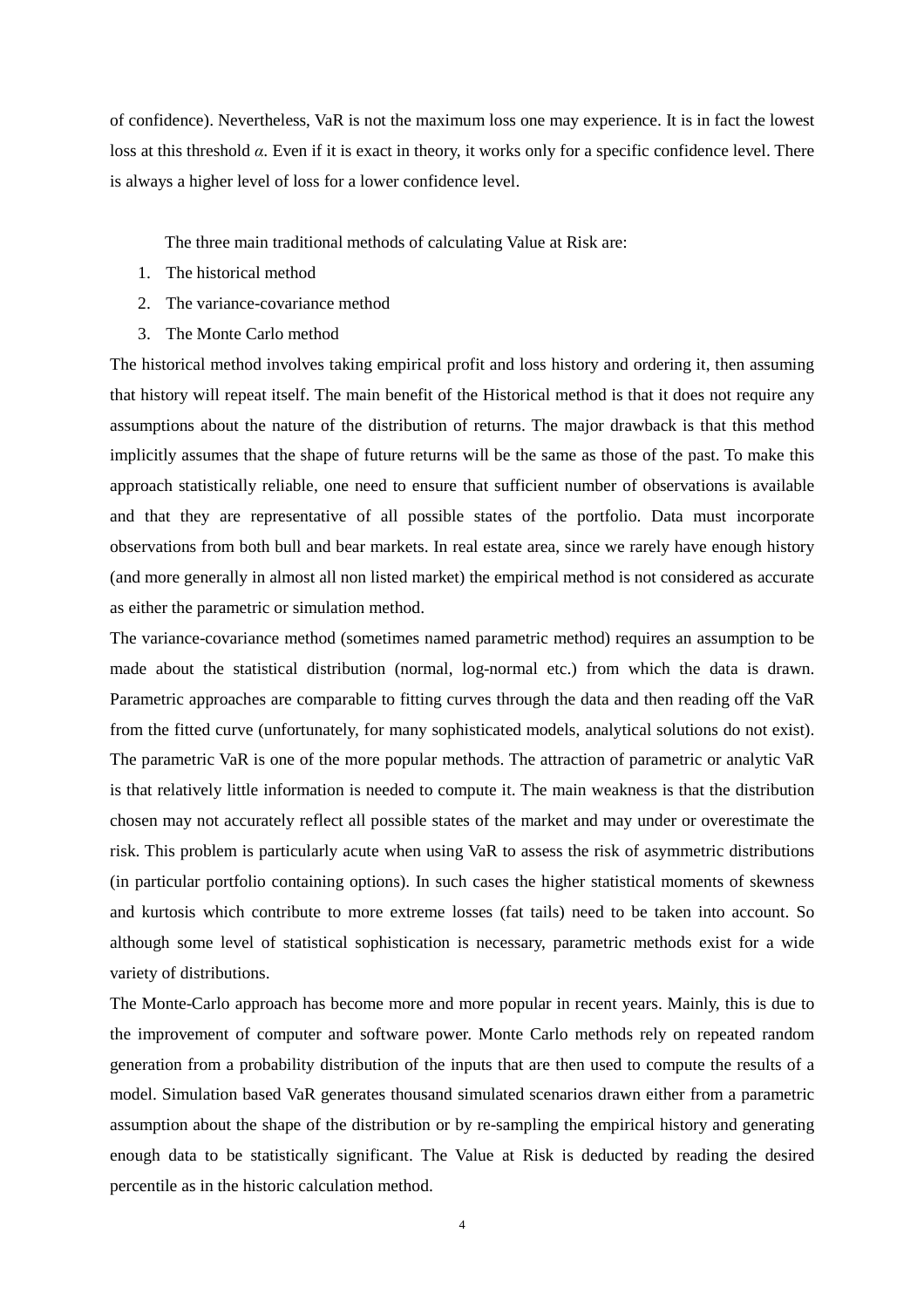Despite its popularity among practitioners, regulators but also academics, VaR is subject to many criticisms. It has been controversial since it moved from trading desks into the public eye in 1994. A common complaint among academics is that VaR is not subadditive. In fact, VaR does not systematically satisfy the property of convexity as illustrated by Danielson and al. (2005): the VaR of a combined portfolio can be larger than the sum of the VaR of its components. This was demonstrated by Artzner and al. (1999), excepting in some special cases (among which the normal distribution), VaR does not satisfy the subadditivity requirement for mathematical coherence. Also, assessing plausible losses is difficult using VaR theory. Losses can be extremely large and sometimes impossible to determine once one gets beyond the VaR point. From a practitioner point of view, VaR is more seen as the level of losses at which one stop trying to imagine what can happen next. Other academics such as Longin (2005) suggest taking an interest in extreme event (and therefore extreme value theory) only when appraising extreme risk such as Value at Risk. In real estate, the extreme value theory in the context of value at risk for listed real estate has been studied by Liow (2008).

#### **b) Literature review**

VaR has been the subject of a wide work among academics. All the methods that have been proposed to compute VaR or a quantile of the distribution have been subject to academics research quickly after the Value at Risk set-up in 1994. In particular, the researchers and academics from RiskMetrics have published a large number of papers on Value at Risk assessment. Among them Monte-Carlo simulation: Pritsker (1996); Johnson transformations: Zangari (1996a), Longerstaey (1996); Cornish-Fisher expansions: Zangari (1996b), Fallon (1996); the Solomon-Stephens approximation: Britton-Jones and Schaefer (1999); moment-based approximations motivated by the theory of estimating functions: Li (1999); saddle-point approximations: Feuerverger and Wong (2000); Fourier-inversion: Rouvinez (1997) or Albanese et al. (2000) and extreme value theory: Longin (2000).

Many works have concentrated on the best methodologies to use to compute value at risk. Pichler and Selitsch (1999) compare five different VaR-methods in the context of portfolio that includes options: Johnson transformations, Variance-Covariance, and three Cornish-Fisher-approximations for the second, fourth and sixth order. They conclude that the sixth order Cornish-Fisher approximation is the best approaches compared to the other approaches. The authors also suggest that methodologies that rely only on the first four moments are rather poor. Mina and Ulmer (1999) compare Johnson transformations, Fourier inversion, Cornish- Fisher approximations, and Monte Carlo simulation. The conclusion is the following: Johnson transformations are considered not to be a robust choice, Monte Carlo and Fourier inversion are robust and Cornish-Fisher is seen as extremely fast but a less robust than the two previous approaches in particular when the distribution is really far from the normal.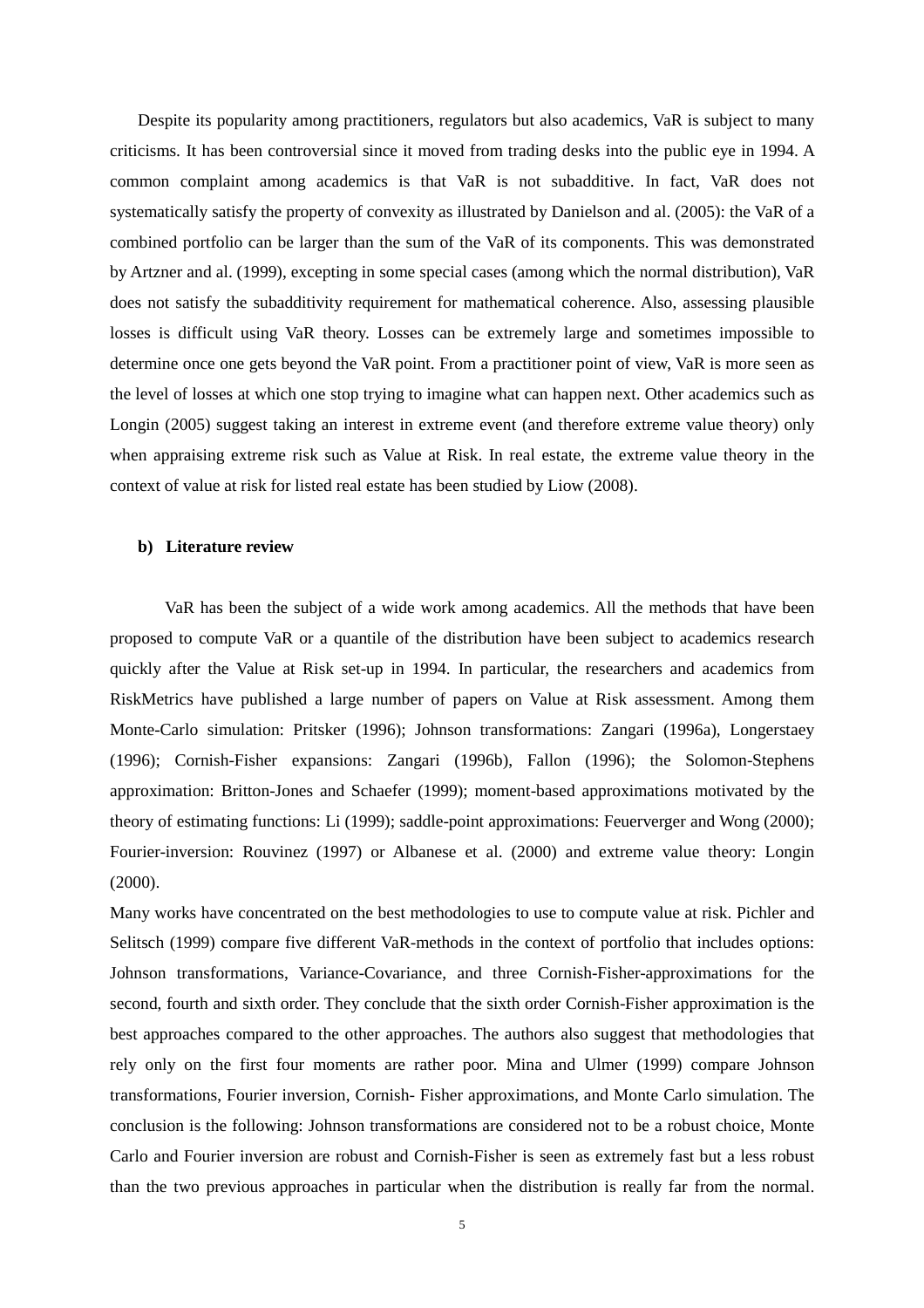Feuerverger and Wong (2000) focus on when or when not to use Cornish-Fisher compared with Fourier inversion, saddle point methods, or Monte Carlo. This paper concludes by an extension of the methodology that includes higher-order terms. Jaschke (1999) concentrates on Cornish-Fisher properties and underlying assumptions in the context of Value at Risk with a particular focus on the monotony of the distribution function as well as convergence that are not guaranteed. Jaschke discusses how these assumptions make Cornish-Fisher seem undesirable and difficult to use. However, he demonstrates how – when the dataset fits the required assumptions – the accuracy of Cornich-Fisher expansion is generally more than sufficient in addition of being faster.

In fact, the proper use of Cornish-Fisher expansion should avoid two pitfalls: the existing domain of validity of the formula and confusing the skewness and kurtosis parameters of the formula with the actual skewness and kurtosis of the distribution. These assumptions have been discussed in Chernozhukov and al. (2010) and in Maillard (2012). Combining these two papers allows now to use this tool. Chernozhukov and al. (2010) propose a procedure called increasing rearrangement to monotonize Cornish-Fisher expansion. In addition ways to remedy the possible narrowness of the domain of validity are proposed. Maillard (2012) focus on the distinction between skewness and kurtosis parameters and actual values. These two papers have made our paper possible; indeed, this is following them that we are now able to compute real estate VaR using Cornish-Fisher.

In real estate field, VaR has been the subject of many papers. However, these papers mainly focus on listed real estate and not on direct real estate. Mainly VaR for listed real estate can rely on previous discussed methods for stocks or bonds. Zhou and Anderson (2010) concentrate on extreme risks and the behavior of REITs in abnormal market conditions. They found that no universal methodology can be recommended for VaR in listed real estate. Also the estimation of the risk for stock and REITs may require different methods. Liow (2008) makes use of extreme value theory to assess the VaR dynamics of ten major securitizes real estate markets. The use of extreme value theory allows the author to consider the stochastic behavior of the tail. Using this tool, the extreme market risk are better assess than with the traditional standard deviation measure and real estate forecasts are more accurate.

We did not find any paper that concentrates specifically on VaR in the context of direct real estate market. However numerous papers and research have concentrated on risk management and risk assessment in real estate. Gordon and Wai Kuen Tse (2003) consider VaR as a tool to measure leverage risk in the case of a real estate portfolio. The level of debt of a real estate portfolio is a traditional issue in real estate finance. The paper shows how the use of VaR allows a better assessment of risk. In particular the traditional risk adjusted measure (Sharpe ratio, Treynor's and Jensen's alpha) suffer from the leverage paradox. Leverage adds risk along with the potential for higher returns per unit of higher risk. Therefore the ratio risk/return does not change noticeably and is not an accurate tool to measure the risk inherent to the level of debt. On the contrary, VaR is good tool for leverage risk. Brown and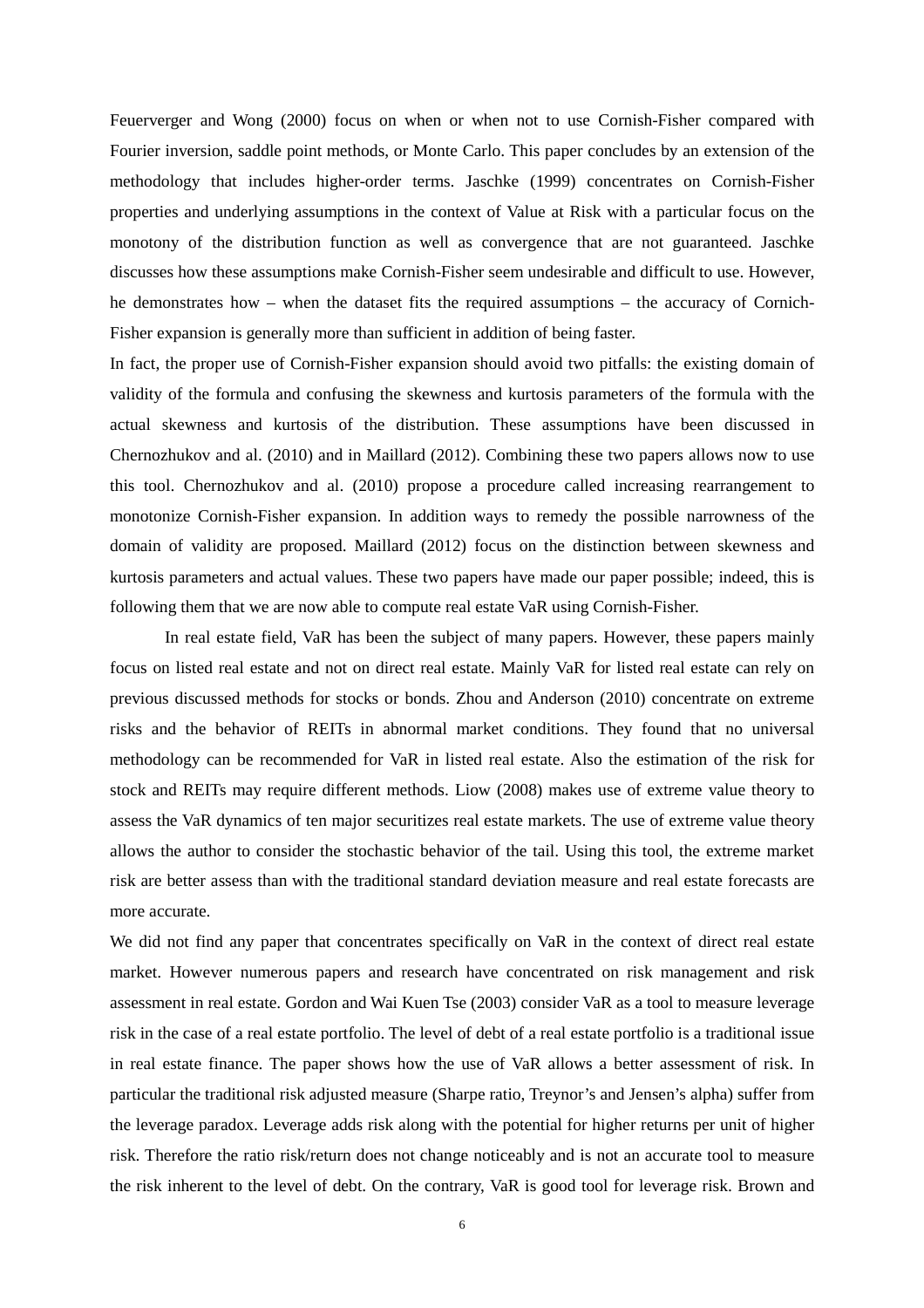Young (2011) focus their work on a new way to measure real estate investment risk. They begin by refusing the assumption of normally distributed returns that flaw the forecasts and decisions. The nature of risk and how it should be measured is discussed. Interestingly, the value at risk is not retained and the expected shortfall is more recommended. The authors focus therefore their work on spectral measures which is their final recommendation.

From our knowledge, the use of Cornish-Fisher expansion to determine VaR in real estate has not been subject of large literature. Lee and Higgins (2009) make use of Cornish-Fisher expansion in the real estate context. They argue that Sharpe performance formula neglects two important characteristics of real estate returns: non-normality and autocorrelation. They apply Cornish Fisher expansion to adjust the Sharpe ratio performance to the non-normality.

## **c) Motivation**

One of the major issues – if not the worst – to assess direct real estate VaR is the lack of data as far as statistics are concerned. On a micro-market the data is somehow available but on a macro view of the market, we face the difficulty to deal with small database. This is particularly true in commercial real estate where institutional investors mostly invest their money. In this sense, the real estate market is comparable to the private equity market where indexes are built on small number of transaction. Real estate property index attempts to aggregate real estate market information to provide a representation of the underlying real estate performance. However this is generally done on a monthly basis in the best case, on a quarterly or semi-annually basis sometimes and generally on a yearly basis. This is largely linked to the sector, residential where many transactions can be observed exhibits generally monthly index and commercial real estate (office, activities, shopping centers...) face more difficulties to deliver frequent indexes. To determine the VaR of a real estate portfolio at a threshold of 0.5% (as requested by Solvency II framework) using the historical approach, a minimum of 200 values is needed (which represent 17 years on a monthly index basis). And even with that, the VaR is the minimum of the series. With a monthly index, this requires a minimum of 17 years of data. Alternatively, estimating the distribution of a series of return (mandatory with variance - covariance and Monte Carlo methodologies) requires a certain amount of data and we one more time face the real estate lack of data issue. This is therefore incredibly difficult to assess value at risk in presence of small database. In addition, facing numerous indexes, the choice of the best index can also become an arduous task (valuation based index, transaction based index…) as underlined by Kovac and Lee (2008). This is why alternative methods that do not rely too much on strong assumptions must be envisaged.

Non normality is a fact of life as far as the distribution of property prices or returns are concerned. Real estate returns are known for displaying non normal return. This has long been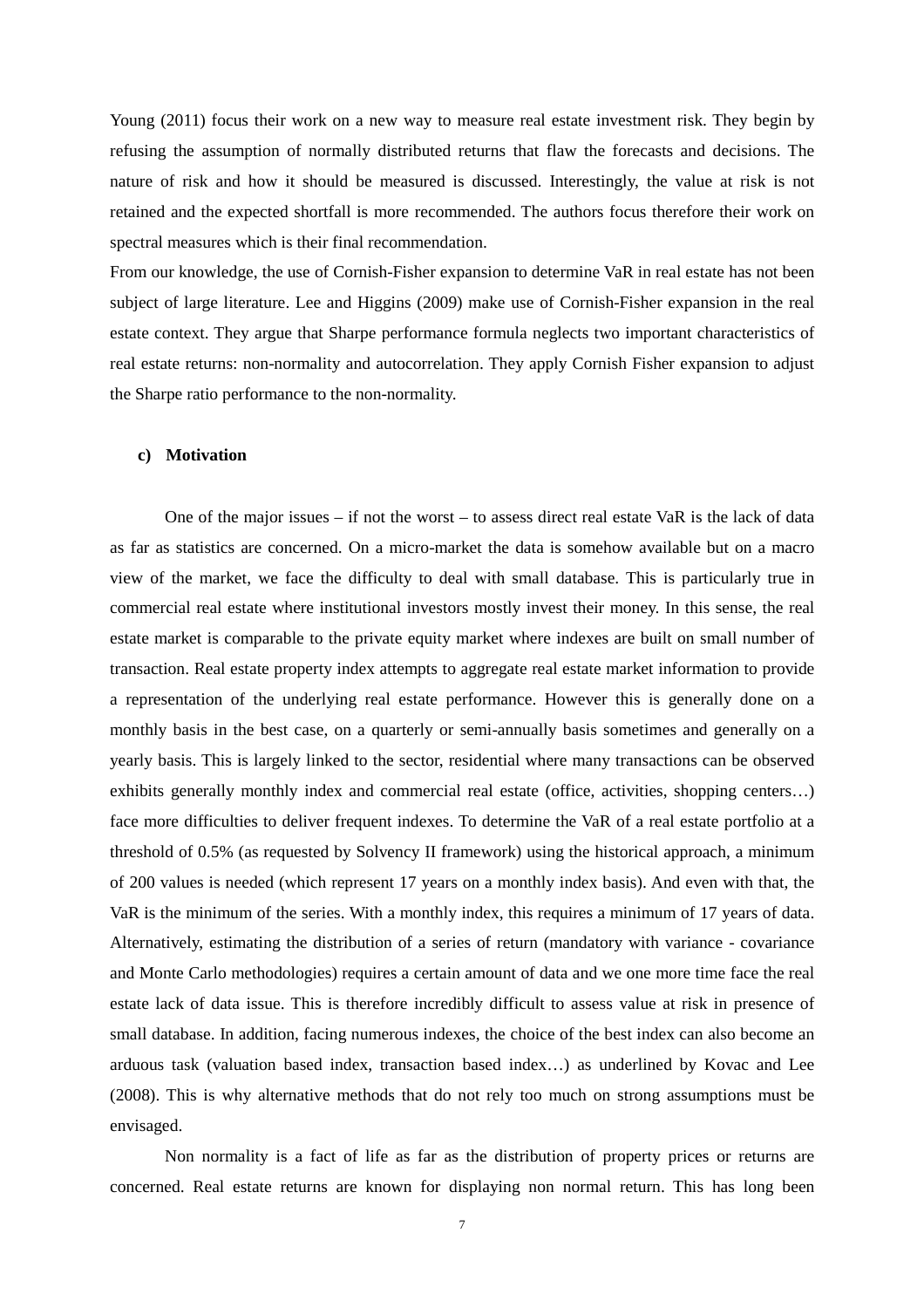demonstrated by Myer and Webb (1994) or Young and Graff (1995). More recent researches such as Young, Lee and Devaney (2006) or Alcock, Glascock and Steiner (2012) have shown how real estate returns usually exhibit non normal returns. Real estate returns are generally left skewed and exhibits fat tails. The table 1 presents some basic statistics about real estate returns over some countries extracted from IPD database. The table shows that real estate returns generally have left skewed returns and fat tails (South Africa and Germany are two exceptions)

| Country           | South Africa | <b>Netherlands</b> | Germany   | Japan     | Italv     | France (office) | Australia | <b>USA</b>                              | UK      |
|-------------------|--------------|--------------------|-----------|-----------|-----------|-----------------|-----------|-----------------------------------------|---------|
| Database length   | 1995-2010    | 1995-2010          | 1989-2010 | 2003-2010 | 2003-2010 | 1986-2010       |           | Dec 84-Dec 10Mar 99-Dec 10Dec 86-Dec 10 |         |
| Index publication | Annual       | Annual             | Annual    | Annual    | Annual    | Annual          | Quarterly | Quarterly                               | Monthly |
| Mean              | 15.9%        | 9,9%               | 4,6%      | 5,2%      | 6,6%      | 8,6%            | 10.4%     | 8,2%                                    | 9,5%    |
| Volatility        | 7.4%         | 4,5%               | 2,1%      | 7.1%      | 3,5%      | 9.5%            | 9,0%      | 11,6%                                   | 11,9%   |
| skewness          | 0.76         | $-0,80$            | $-0.01$   | $-0,34$   | $-0.83$   | $-0.28$         | $-0.09$   | $-2,10$                                 | $-0.92$ |
| Excess kurtosis   | $-0.39$      | 0,36               | $-0.24$   | $-1.04$   | $-0.72$   | $-0.94$         | 0.27      | 4.73                                    | 1,03    |

*Index: Total return all properties (except France: office)*

#### **Table 1:** Real estate returns basic statistics (IPD)

These facts have to be considered when determining real estate VaR. The case of Solvency II regulation (European regulation for insurers) is particularly interesting. They have based the capital requirement on VaR estimation. They propose either the use of a standard model or of an internal built model. The standard model for real estate value at risk has estimated a required capital of 25% for real estate investment. This calculation was made on IPD UK all properties total return index. Indeed this is the one of the only one reliable commercial monthly index in Europe<sup>2</sup>. However, the committee itself recognizes the non-normality of real estate return but did not try to estimate the real estate required capital taking into account the observed non-normality. Following these observations, we seek VaR methodologies that consider the non normality of real estate returns in VaR computation. This is exactly what Cornish Fisher do. Cornish Fisher makes us able to consider moments of order higher than two and therefore to consider non normality of distributions. The Cornish-Fisher approximation transforms the quantile of a normal law in a realized value where skewness and excess kurtosis are not equal to zero.

In this article we concentrate particularly on direct real estate value at risk and propose the use of Cornish Fisher expansion to improve traditional model.

The remainder of the paper is organized as follow. Section 2 introduces the Cornish-Fischer expansion and discusses some technical points. Section 3 carries out an implementation of the model. Section 4 discusses some limitations of the model and is followed by a conclusion in the final section.

l

- 3.169 & 3.171: "All distributions of property returns are characterized by long left fat-tails and excess kurtosis signifying disparity from normal distribution"

<sup>2</sup> CEIOPS-DOC-40/09

<sup>- 3.160: &</sup>quot;One of the most challenging factors of this specific calibration is the lack of long time series across most European markets"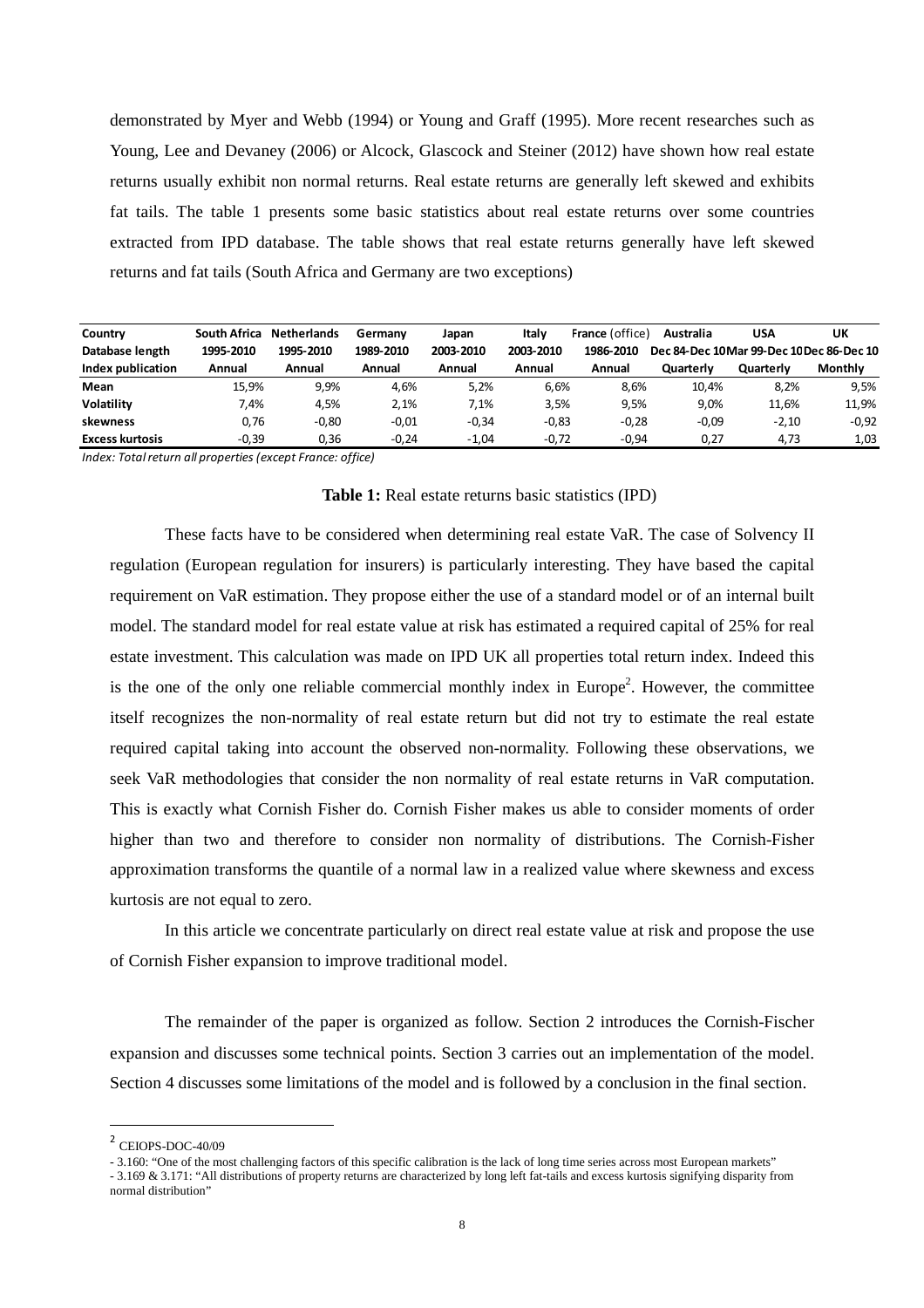### **II. Variance-Covariance Value at Risk and Cornish Fisher adjustment**

The distribution used to estimate the VaR of a portfolio is determined from the distribution of the returns of the portfolio or of the sector indexes. When dealing with real estate, the question which arises, due to the non traded nature of properties, is whether the low numbers of data in the index make it relevant to use and whether this index represents the investor's portfolio. As developed previously, the main problem faced by real estate practitioners and academics is the size of database. Either you invest in listed real estate and in this case, real estate is quoted daily and enough data are available to compute the VaR of your portfolio, or you invest in direct real estate and you have to deal with smaller database. We present first the main used method to determine value at risk in presence of small database and then the Cornish Fisher adjustment.

#### *2.1) VaR with a Normal assumption: Variance-covariance approach*

If the returns are supposed to be normal, it is possible to estimate the fractile of the distribution corresponding to the threshold. Therefore the random variable *X* that represents the value of the portfolio follow:

$$
X \sim N(\mu, \sigma^2)
$$

The random variable can therefore be written as a standard normal variable  $\epsilon$  such as:

$$
X = \mu + \varepsilon \sigma
$$

If  $z_\alpha$  is the threshold of probability for the risk measurement, it can therefore be rewritten:

$$
X = \mu + z_{\alpha}\sigma
$$

The VaR is thus computed as follow:

$$
VaR = E(X) - U_{\alpha} = \mu - (\mu + \alpha \sigma) = -\alpha \sigma
$$

With  $U_{\alpha}$ , the fractile associated to the threshold  $\alpha$ .

#### *2.2) VaR with quasi Normal assumption: Cornish-Fisher expansion*

According to Stuart and al. (1999), a large number of distributions tend toward the normal when the number of observations *n* tends toward infinity. However for small sample, normal distribution is generally not very suitable. In particular in real estate, the absence of centralized market price and the low number of transactions among the markets lead to get small sample for direct real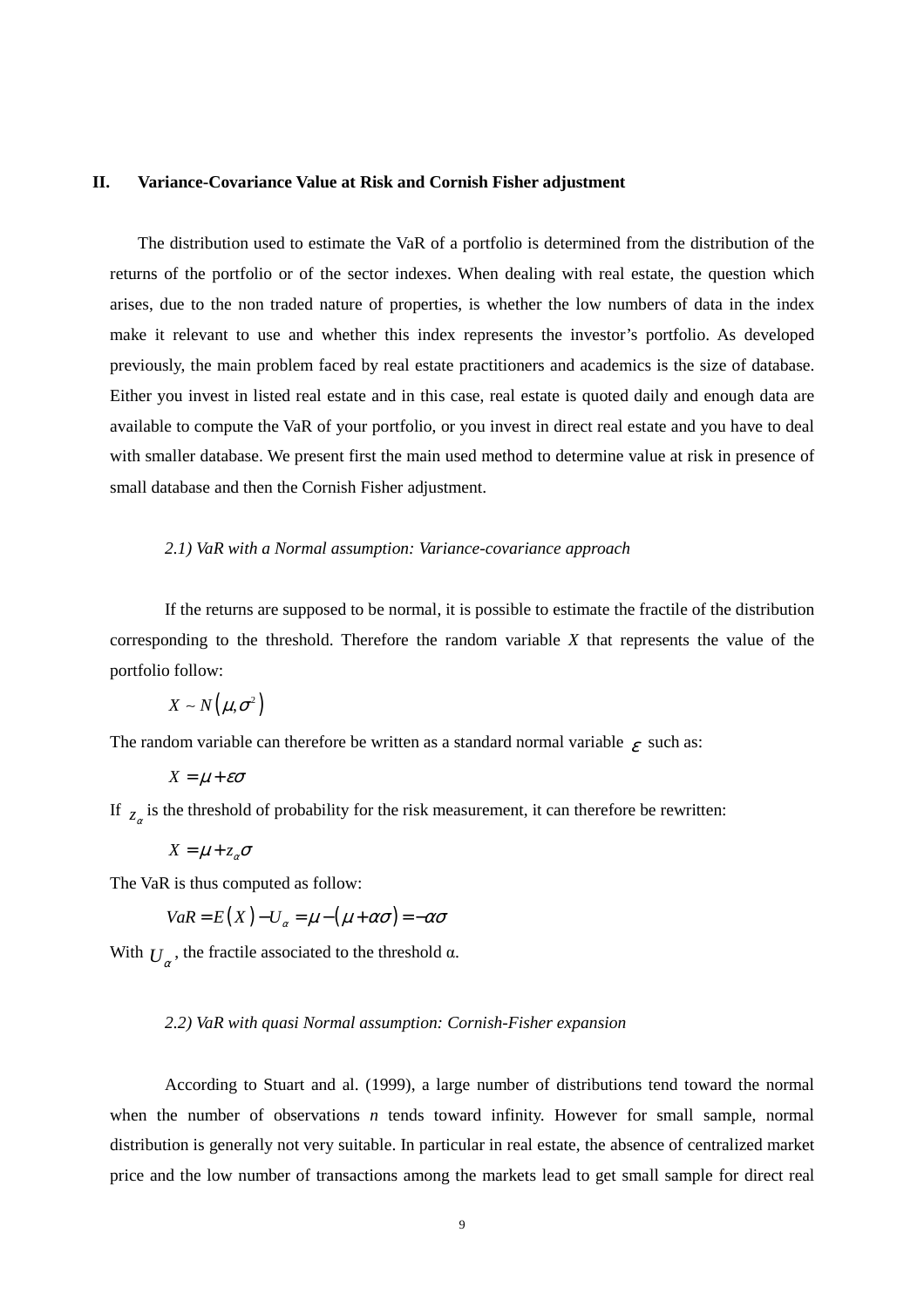estate. Hence, normality assumption seems to be a too strong assumption. The idea is to correct the discrepancies arising from normal quantiles. Basically this expansion is an approximate relation between the percentiles of a distribution and its moments. This approximation is based on the Taylor series. It relies on the moments of a distribution that deviate from the normal law to determine the percentiles of this distribution.

The Cornish Fisher expansion has been developed by Cornish and Fisher (1937). This expansion is a formula to approximate fractile of a random variable based only its first few cumulants. The cumulants of a random variable *X* are conceptually similar to its moments. They are defined as those value  $K_r$  such that the identity

$$
\exp\left(\sum_{r=1}^{\infty}\frac{K_{r}t^{r}}{r!}\right)=\sum_{r=0}^{\infty}\frac{E(X^{r})t^{r}}{r!}
$$

holds for all *t*. If a distribution is fitted by making the first moments of the fitted distributions agreed, it is, in principle, possible to calculate quantiles of the fitted distribution and to regard these as approximations to the corresponding quantiles of the actual distribution. <So we have estimators of the actual quantiles which are functions of these moments. Usually these functions are very complicated and not easily expressible in explicit form. However, in the case of independent and identically distributed random variables it is possible to obtain explicit expansions for standardized quantiles as functions of corresponding quantiles of the unit normal distributions. In these expansions the terms are polynomial functions of the appropriate unit normal quantile, with coefficients that are functions of the moment-ratios of the distribution. This approach leads to an analytic approximation of the quantile as long as the moments of the distribution are known. As an example, the Cornish-Fisher approximation taking into account the first sixth moments yields to: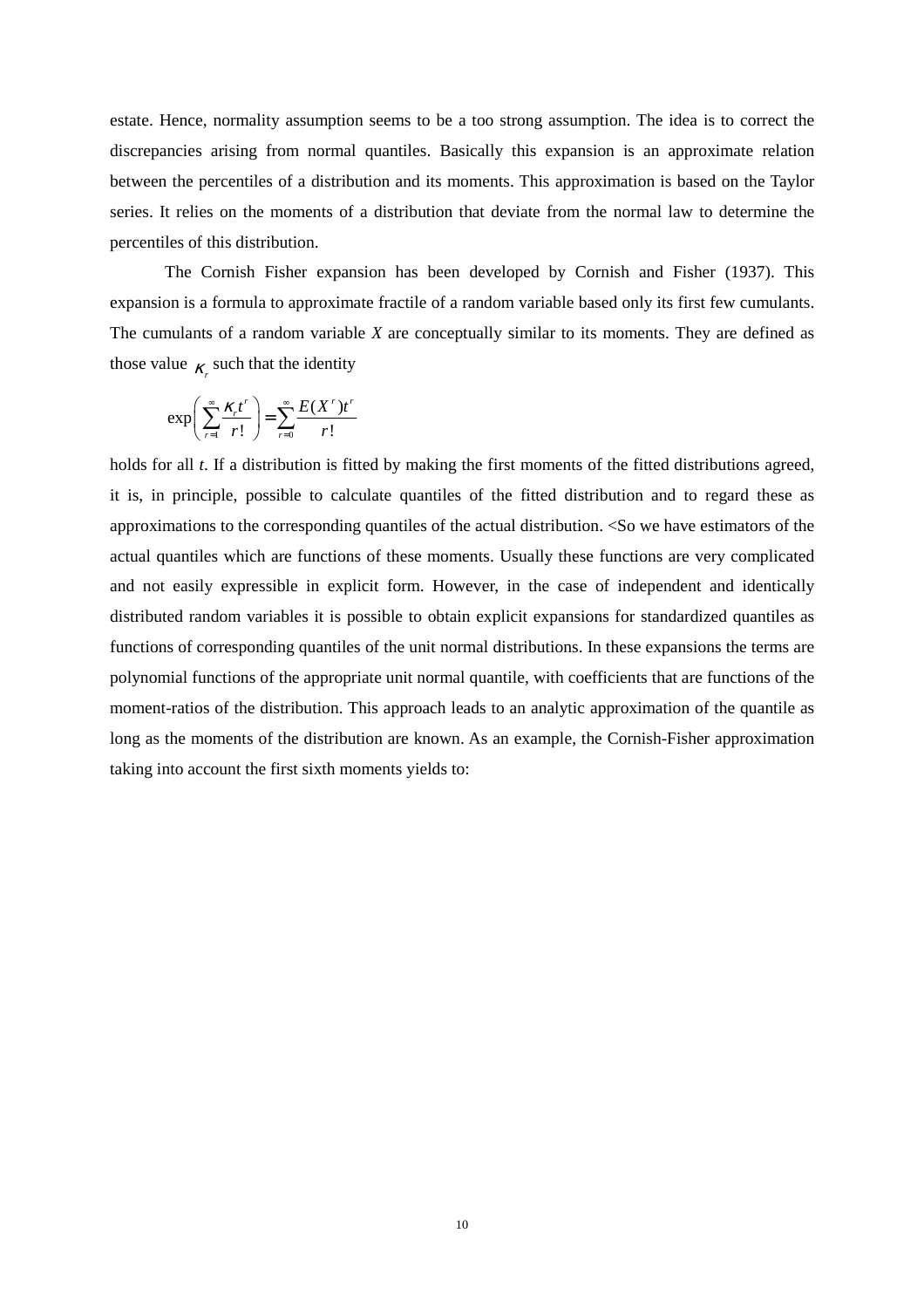$$
\alpha - quantile \approx z_{\alpha} + \frac{1}{6} (z_{\alpha}^{2} - 1) E(X^{3})
$$
  
+  $\frac{1}{24} (z_{\alpha}^{3} - 3z_{\alpha}) E(X^{4}) - \frac{1}{36} (2z_{\alpha}^{3} - 5z_{\alpha}) E(X^{3})^{2}$   
+  $\frac{1}{120} (z_{\alpha}^{4} - 6z_{\alpha}^{2} + 3) E(X^{5}) - \frac{1}{24} (z_{\alpha}^{4} - 5z_{\alpha}^{2} + 2) E(X^{3}) E(X^{4})$   
+  $\frac{1}{324} (12z_{\alpha}^{4} - 53U_{\alpha}^{2} + 17) E(X^{3})^{3}$   
+  $\frac{1}{720} (z_{\alpha}^{5} - 10z_{\alpha}^{3} + 15z_{\alpha}) E(X^{6})$   
-  $\frac{1}{180} (2z_{\alpha}^{5} - 17z_{\alpha}^{3} + 21z_{\alpha}) E(X^{3}) E(X^{5})$   
-  $\frac{1}{384} (3z_{\alpha}^{5} - 24z_{\alpha}^{3} + 29z_{\alpha}) E(X^{4})^{2}$   
+  $\frac{1}{288} (14z_{\alpha}^{5} - 103z_{\alpha}^{3} + 107z_{\alpha}) E(X^{3})^{2} E(X^{4})$   
-  $\frac{1}{7776} (252z_{\alpha}^{5} - 1688z_{\alpha}^{3} + 1511z_{\alpha}) E(X^{3})^{4} + \cdots$ 

where  $E(X^n)$  denotes the moment of order n and  $z_\alpha$  is the percentile corresponding to the *N*(0,1). Details on the expansions are reported to Johnson and Kotz (1970).

Taking into account the kurtosis excess and neglecting all non significant terms, the Cornish-Fisher expansion using the first four moments of the distribution gives then:

$$
q_{\alpha} \cong U_{\alpha} + \frac{1}{6} (U_{\alpha}^{2} - 1) E(X^{3}) + \frac{1}{24} (U_{\alpha}^{3} - 3U_{\alpha}) E(X^{4}) - \frac{1}{36} (2U_{\alpha}^{3} - 5U_{\alpha}) E(X^{3})^{2}
$$

where  $E(X^3)$  is the asymmetric coefficient (S) and  $E(X^4)$  the excess kurtosis (K-3) of a distribution, if X is centered and reduced. This can be rewritten

$$
q_{\alpha} \cong z_{\alpha} + \frac{1}{6} (z_{\alpha}^{2} - 1) S + \frac{1}{24} (z_{\alpha}^{3} - 3z_{\alpha}) (K - 3) - \frac{1}{36} (2z_{\alpha}^{3} - 5z_{\alpha}) S^{2}
$$

The VaR is then given by:

l

$$
VaR = \mu + q_{\alpha}\sigma
$$

The VaR calculated using Cornish Fisher expansion seeks to modify the multiple associated to the normal law in order to take into account the moments of order higher than two of the return distribution<sup>3</sup>. We illustrate below the effect of non normality on quantile below.

<sup>&</sup>lt;sup>3</sup> Instead of determining the value of this multiple associated to the Cornish Fisher expansion, many financial institution increase the multiple associated the normal law in order to take into account the moments of order 3 and 4. As an example, the multiple associated to a threshold of 5% is -1,645 for the normal law. In order to consider the leptokurtosis of the returns distribution some financial institutions use a multiple equal to 2 or 3. This methodology is not scientific and Cornish Fisher expansion has to be preferred.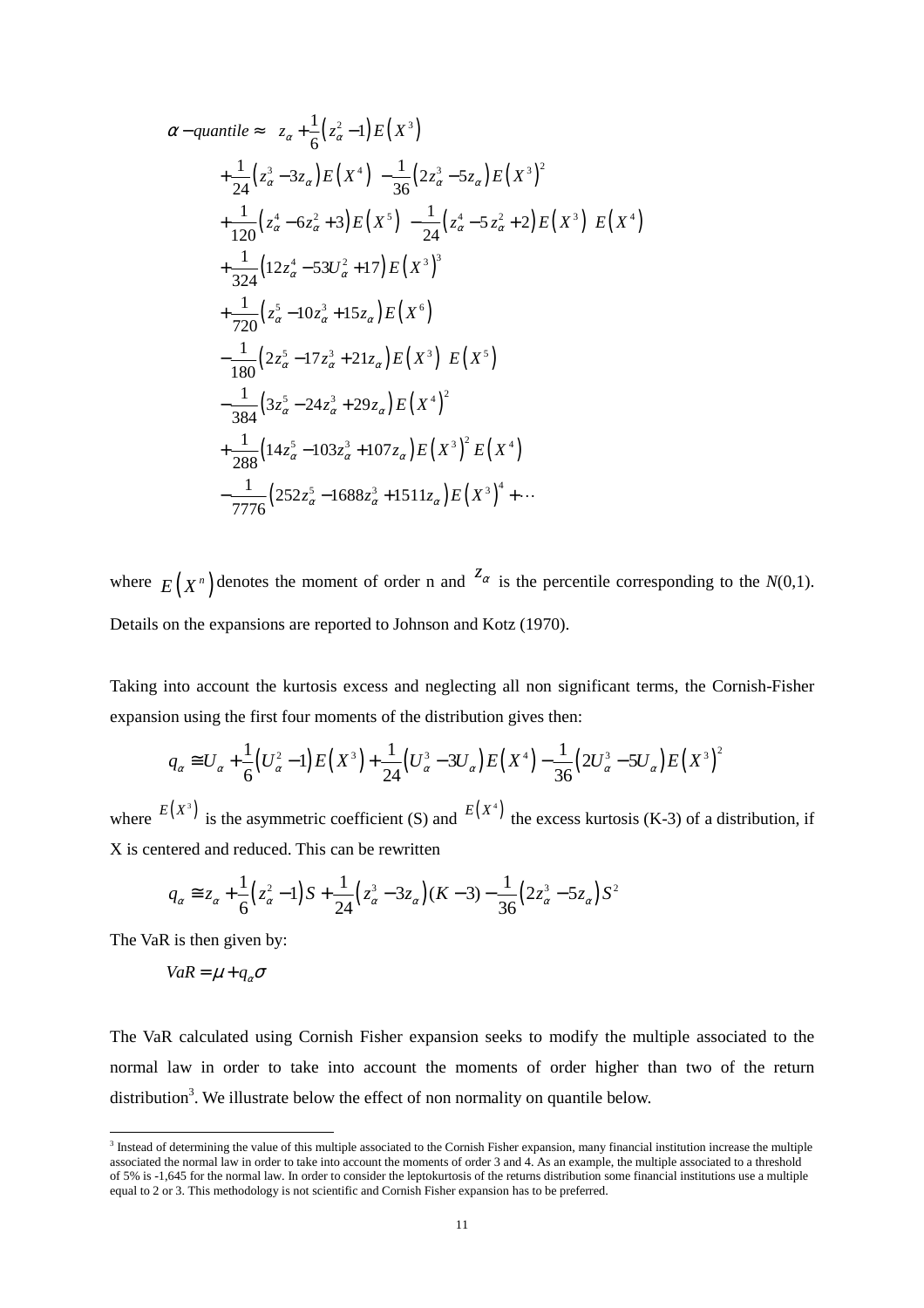For a left skewed distribution, the smallest quantiles are lower (higher VaR) than the gaussian ones. It is the contrary for a right skewed distribution. The first point is illustrated by Figure 1a where a skewness of -1 leads to  $q_{0.05} = -1.9103$  while  $z_{0.05} = -1.6449$ . We have as well  $q_{0.001} = -3.3049$  and  $z_{0.001} = -3.0902$ . On Figure 1b, S=0.5, we get for instance  $q_{0.05} = -1.4980$ .



**Figure 1**: Cornish-Fisher and normal quantiles according to the skewness coefficient

A leptokurtic (platokurtic) distribution implies lower (higher) smallest quantiles as shown on Figure 2a (2b). The highest correction for the VaR will happen in the case of a left skewed and leptokurtic distribution as illustrated on Figure 2bis.



a) Platokurtocic distribution: K = 2.5 and S=0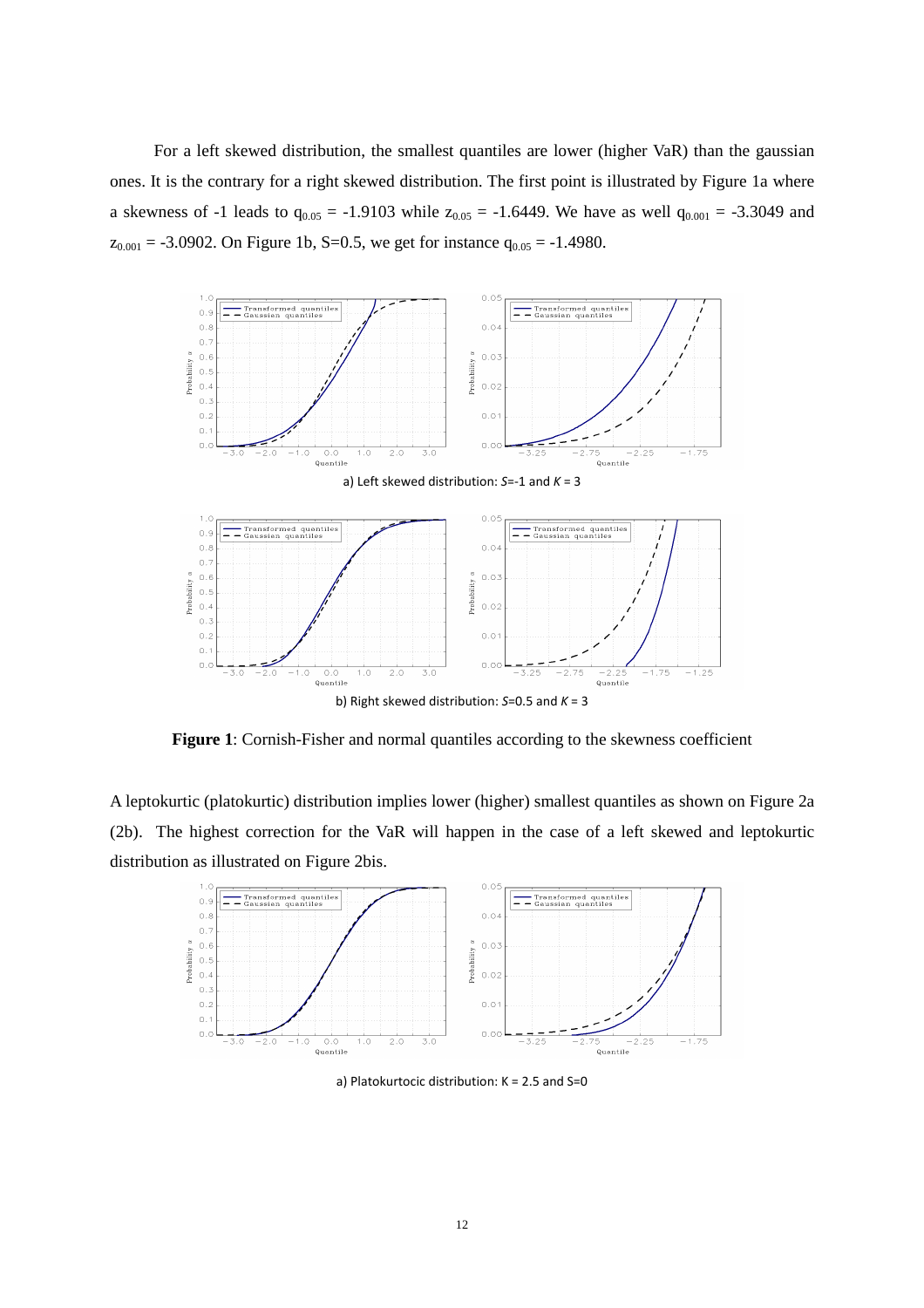

b) Leptokurtocic distribution:  $K = 4$  and  $S=0$ 

**Figure 2:** Cornish-Fisher and normal quantiles according to the kurtosis coefficient

The use of Cornish-Fisher should avoid a pitfall: the existing domain of validity of the formula. There is a domain of validity for the use of the Cornish-Fisher expansion (see Maillard, 2012). To be valid, this transformation has to be bijective. It is a necessary and sufficient condition. It implies that the derivative of  $q_\alpha$  relative to  $z_\alpha$  is non null. If the transformation is not bijective, the order in the quantiles of the distribution would not be conserved. This can be written

$$
\frac{S^2}{9} - 4\left(\frac{K}{8} - \frac{S^2}{6}\right)\left(1 - \frac{K}{8} - \frac{5S^2}{36}\right) \le 0
$$



**Figure 2bis:** Cornish-Fisher quantiles, left skewed and leptokurtic distribution *S*=-1.5; *K*=6

A consequence of the non bijection of the Cornish-Fisher expansion is the quantile function is not monotonic, which violates an obvious monotonicity requirement. This arises because the polynomials which are in the transformation are non monotonic. Chernozhukov, Fernàndez-Val and Galichon (2010) propose a procedure to restore the monotonicity called the rearrangement. As they mention and demonstrate, the rearrangement necessarily brings the non-monotone approximations closer to the true monotone target function. Figure 3 illustrates this procedure for a skewness of 0.8 and a kurtosis of 2 (an excess of kurtosis equal to -1). The entire cdf function estimation is presented in appendices figure A.3. These parameters correspond to a platokurtic and right skewed distribution function.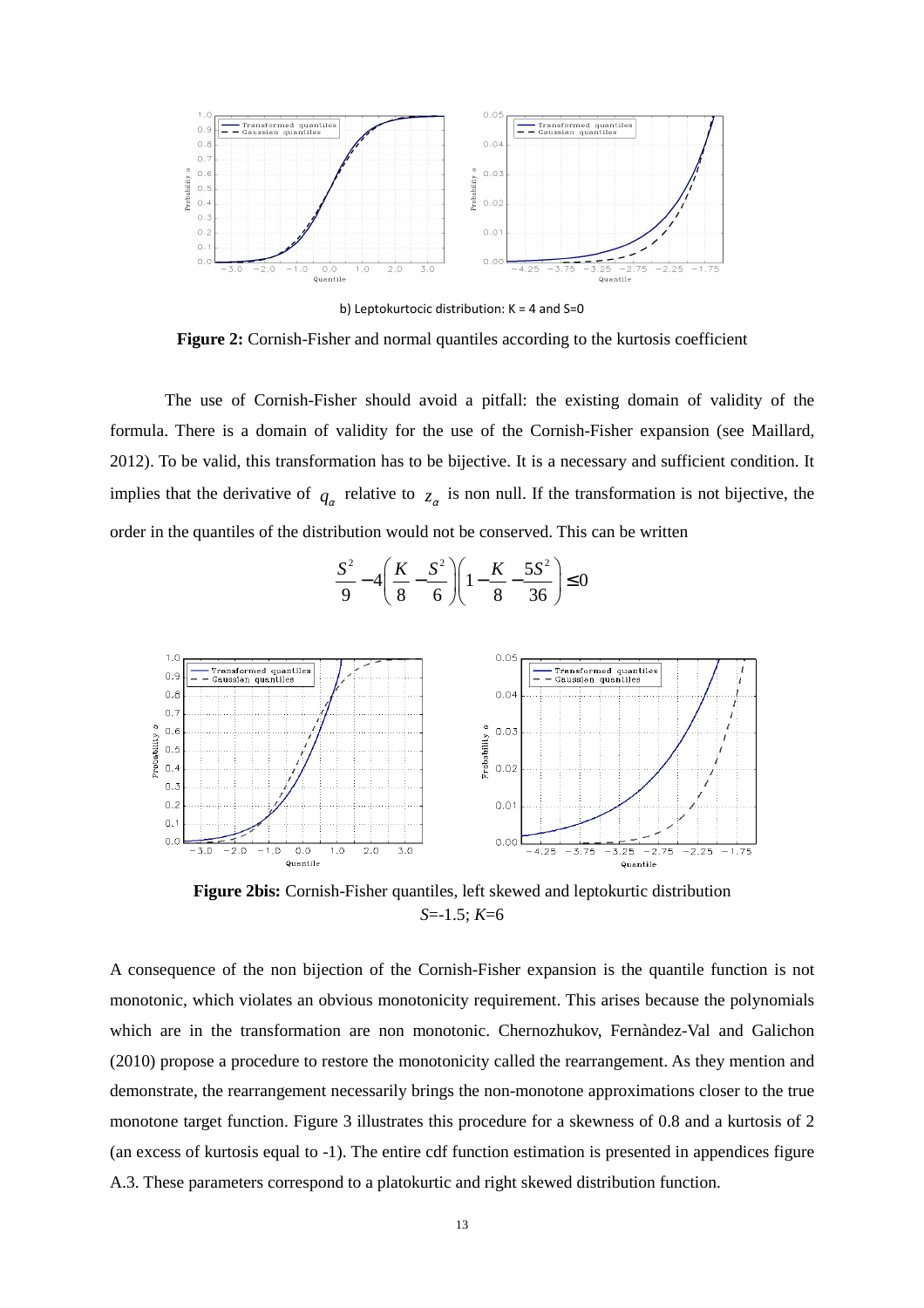

**Figure 3:** Rearrangement procedure (*α* <0.25)

As the kurtosis coefficient has to be greater than 3 in order to have the bijection (this is a necessary condition), the quantile function is not monotonic in this example (see Figure 3). The discreapency from the two quantile functions appears for the smallest probabilities which are the most important for the V.a.R. computation. The non rearranged quantile function could be more erratic as the one presented below (see for instance Figure 1 in Chernozhukov, Fernàndez-Val and Galichon, 2010). Let us denote  $\tilde{q}_\alpha$  the corrected quantile of level  $\alpha$ . At 0.1%,  $\tilde{q}_\alpha = -1.4$  while  $z_\alpha$  is clearly biased and is equal to -0.3.

## **III. Application**

We study the UK real estate return from December 1987 to December 2010, which leads to 277 observations. We study the database and then determine the quantiles and value at risk at a threshold of 5, 1, 0.5 and 0.1%. The 0.5% is the threshold required by solvency II regulation. The values are annualized monthly returns.

The index and the corresponding returns are presented on Figure 4. It exhibits clearly both the 90' overproduction crises and the subprime periods.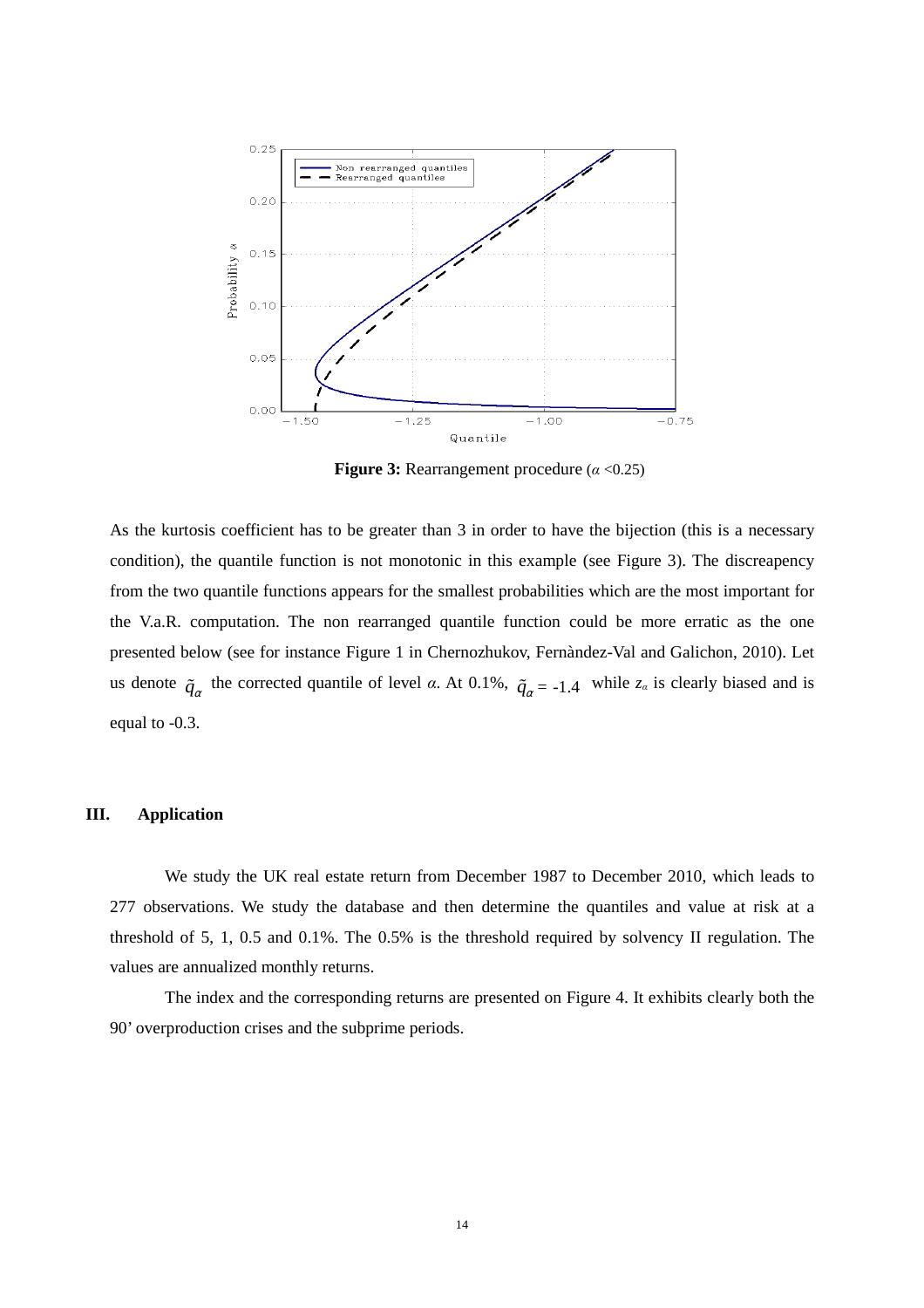

**Figure 4:** Real estate index and returns from December 1987 to December 2010

The distributions of the returns differ significantly across the periods as illustrated on Figure 5. We cut the database in periods representing various state of the cycle. This corresponds to the first 10-years period, the middle 10-years and the last 10-years periods that run from December 2000 to December 2010.



**Figure 5:** Real estate returns pdf and cdf according to the period

If the middle 10-year period distribution is more concentrated (from June 1994 to June 3004), the last ones is clearly left skewed with high negative returns (subprime crises). These negative returns will lead to a different analysis of the risk as shown in Table 1 when analyzing the descriptive statistics presented in Table 1.

| <b>Periods</b>    | Mean   | s.d.   | Min       | max    |           | K      | Q1        | O2        | <b>O3</b> |
|-------------------|--------|--------|-----------|--------|-----------|--------|-----------|-----------|-----------|
| 1987-12 / 2010-12 | 0.0215 | 0.1131 | $-0.3154$ | 0.2439 | $-0.7559$ | 3.7935 | $-0.0436$ | 0.0310    | 0.1010    |
| 1987-12 / 1997-12 | 0.0253 | 0.1090 | $-0.1396$ | 0.2439 | 0.5058    | 2.0611 | $-0.0625$ | $-0.0028$ | 0.1091    |
| 1994-06 / 2004-06 | 0.0297 | 0.0417 | $-0.0468$ | 0.1580 | 0.4661    | 3.9611 | 0.0017    | 0.0298    | 0.0555    |
| 1990-12 / 2010-12 | 0.0076 | 0.1310 | $-0.3154$ | 0.1543 | $-1.1743$ | 3.3457 | $-0.0053$ | 0.0281    | 0.1081    |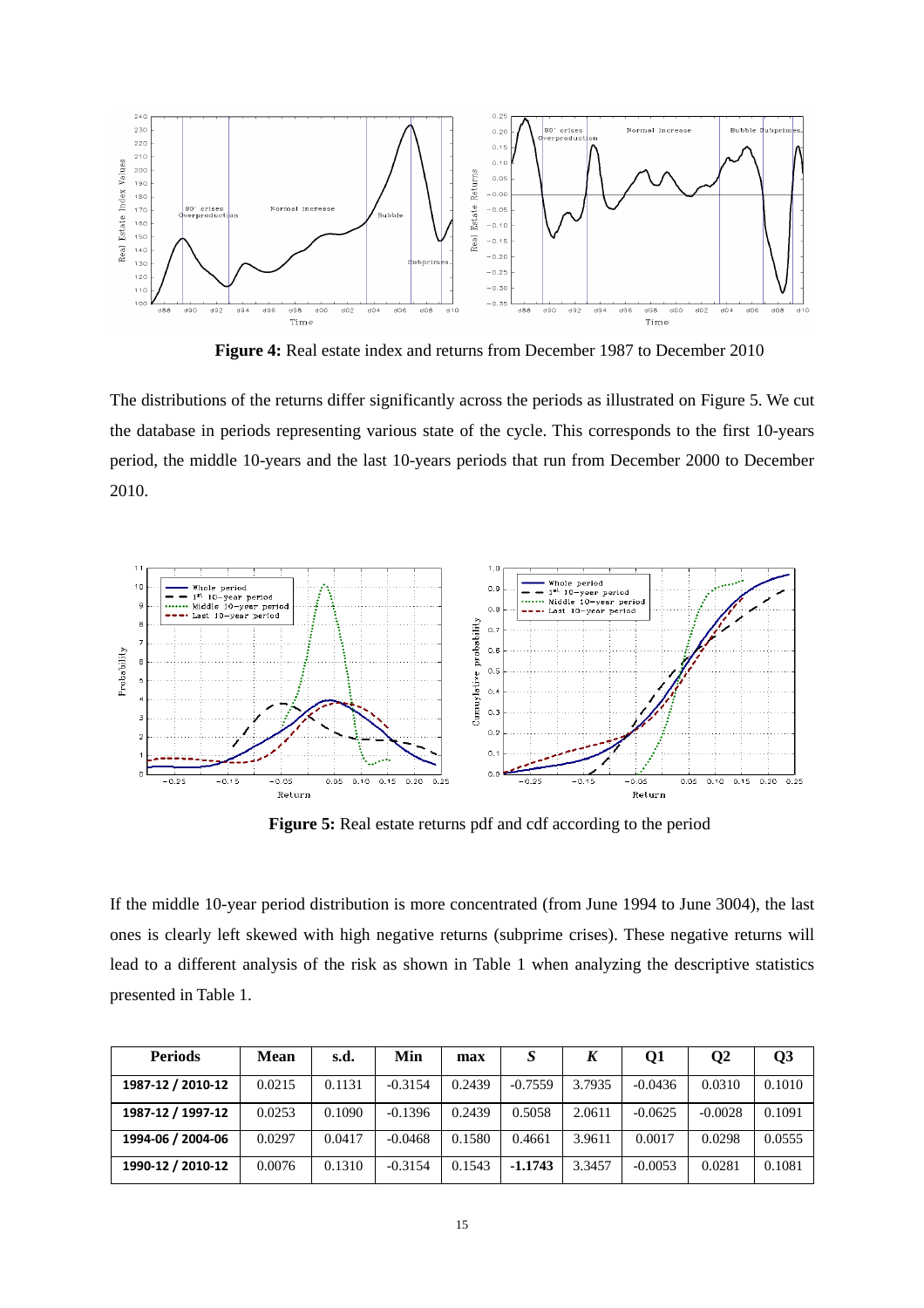#### **Table 2:** Real estate monthly returns pdf and cdf according to the period

As mentioned previously, a long dataset is recommended to compute the VaR, here we decide to compute our results on a 15 years basis (180 returns) in order to take into account more than one cycle and in order to obtain results that are not too erratic. Taking this recommendation into account will lead us using a 15-year rolling period to compute the moments and the distribution of the returns. Each of the 97 periods contains 180 observations. The estimation of the distribution in December 2002 is made using the returns from December 1987 to December 2002.

Moreover, Figure 6 gives the 95% bootstrap confident interval of the mean and standard deviation and mainly, those of the skewness and the kurtosis. The mean and the standard deviation are not table at all. The returns are increasing from December 1999 to the subprime crises (during the normal increase and the bubble), and are falling down. The evolution of the standard deviation seems to be opposite. At the contrary the evolutions of *S* and *K* are more dichotomous: i) nearly stable around 0 and 3 before the subprime crises, ii) highly left skewed (*S*<0) and leptokurtic left skewed (*K*>3) after. More precisely, let us remark that until December 2001, the distribution is platokurtic (the kurtosis coefficients are significantly different from 3). Moreover form December 1997 to December 2007, the skewness is either null or significantly positive (right skewed, due to high returns as during the bubble period for instance).



**Figure 6:** mean, strandard deviation, skewness and kurtosis according to the 15-year period

Given *S* and *K* for each 15-year rolling period, we are able to compute the Cornish-Fisher correction of the quantiles. Figure 7 presents the results for the 5%, 1%, 0.5% and 0.1% quantiles of the real estate returns distribution. The dotted lines correspond to the quantiles obtained without using the correction proposed by Chernozhukov, Fernàndez-Val and Galichon (2010). The correction is noticeable during the first months of the computation and (from December 2002), during the bubble period and after the crash. In particular, it can be noticed how important this correction is when the threshold decrease. This correction is more relevant when the lower quantiles (for the 0.5% threshold of Solvency II quantile for instance). For each of the four analyzed quantiles, the "true" one is often lower than the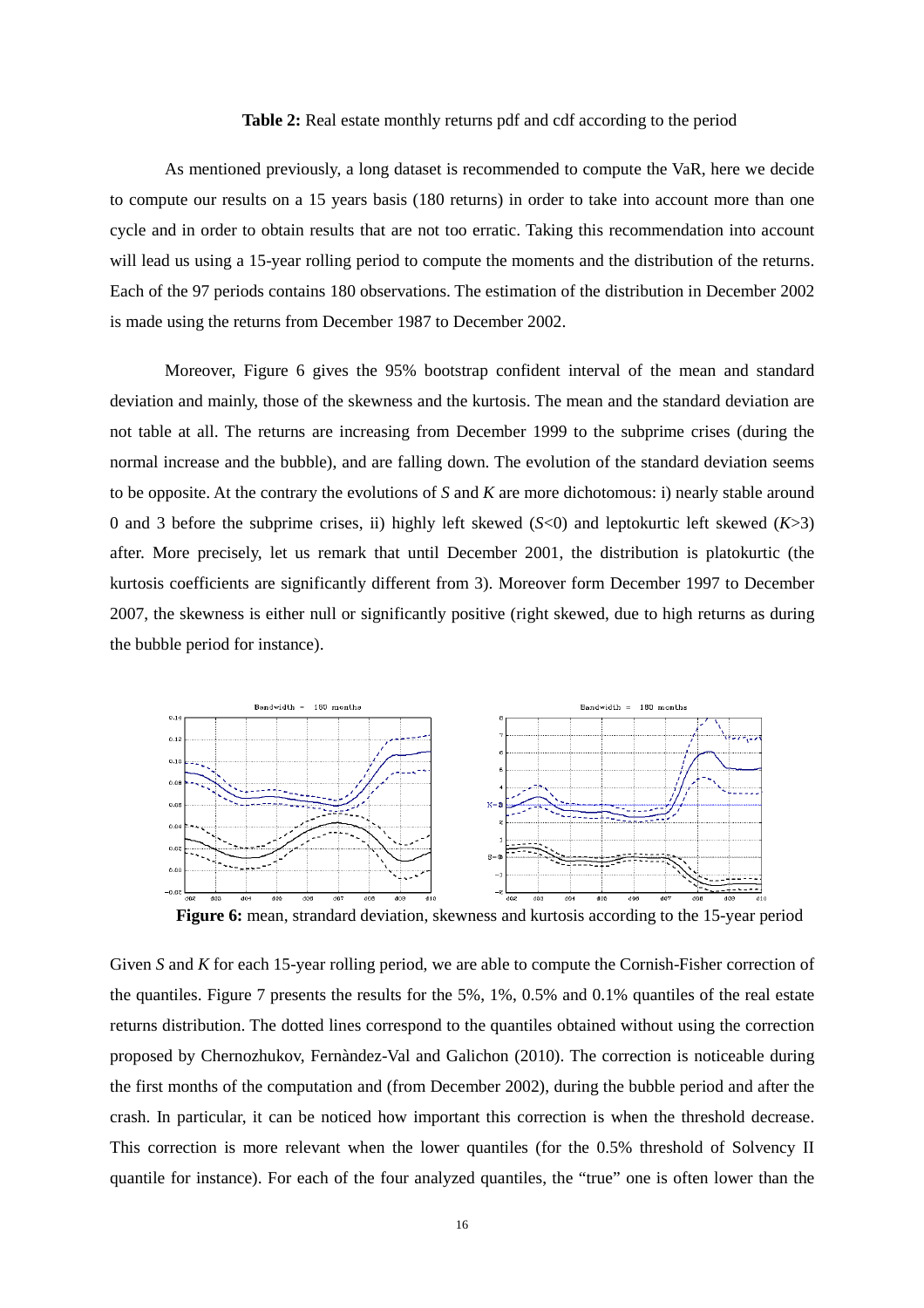Gaussian ones until the subprime crises. This is particularly obvious for the 0.5% and 0.1% quantiles, which the more interesting quantiles for VaR computation. Except for the 1% quantile, we get

- In December 2002: the quantile is less negative than the Gaussian one (less risky);
- From December 2002, the quantile decreases in order to reach the Gaussian one, at the end of 2004;
- From the end of 2004 to December 2007 (bubble period), we get again less negative quantiles than the Gaussian one;
- In 2007-2008, a fall of the quantile value leads to a more risky situation;
- In 2008-2009, the quantile level increases a bit but still remains below the Gaussian value. (more pronounced for the lowest quantiles).



**Figure 7:** 5%, 1%, 0.5% and 0.1% quantiles of the real estate returns distribution according to the 15-years period

We now compute the VaR given the same threshold with a 15 years window. The interesting point is to compare our results with the ones obtain by the regulator. Solvency II regulation requires a 25% of required capital for real estate investment. Their valuation was based on UK all properties total return database with a threshold of 0.5%. Our results at a 0.5% are concordant with those of the regulators. The interesting point is to notice that the valuation of regulators is close to the one obtained with the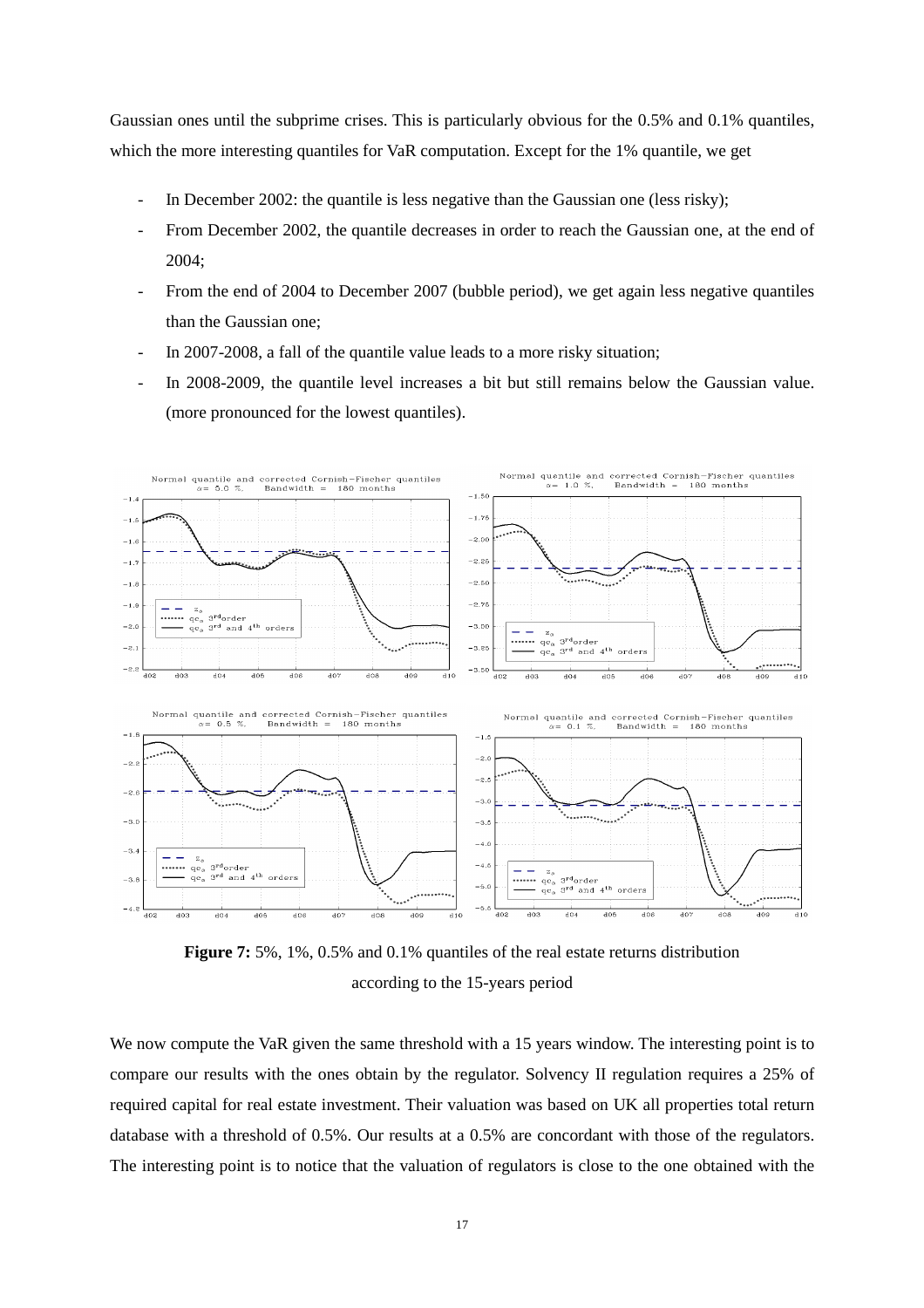Gaussian assumption. However taking into account moments of order higher than 2 leads to an higher VaR and therefore to higher required capital. This results show in particular how essential it is to consider skewness and kurtosis to properly assess real estate value at risk. The Gaussian assumption is really not adequate.



**Figure 8:** 5%, 1%, 0.5% and 0.1% Gaussian and corrected Cornish-Fisher VaR in base 100 according to the 15-years period

We focus in Figure 9 on the importance of the database length. The length of the period is key when assessing VaR. The VaR is the maximum loss at a threshold level for predefined length in time. However, facing small database issues lead to make choices about length of time.

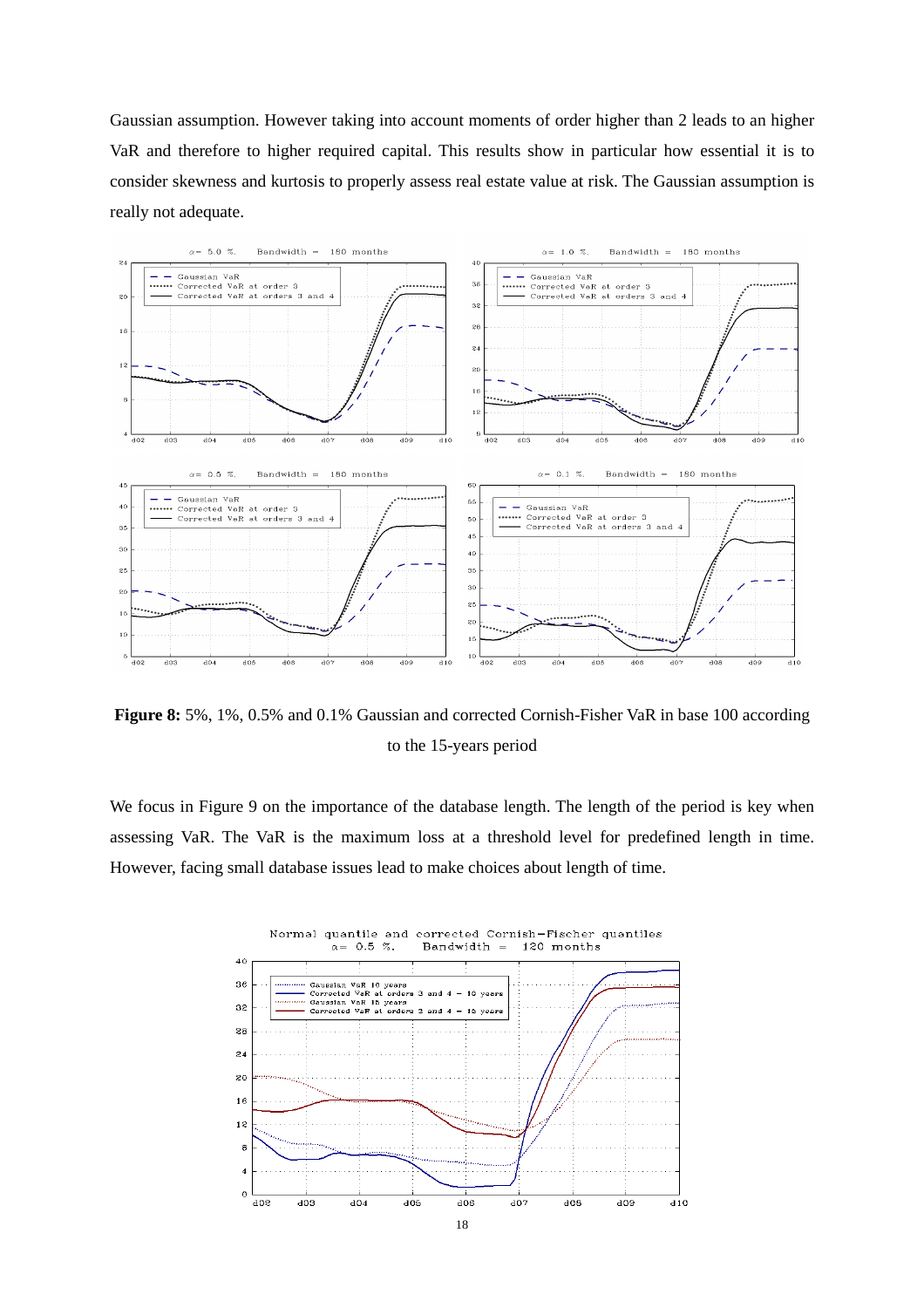#### **Figure 9:** Gaussian VaR and Cornish-Fisher corrected VaR for 10 and 15 years

Like all the methodologies proposed for VaR estimation, Cornish-Fisher methods suffer from certain limitation. We discuss briefly the limitation of the methodology.

#### **IV. Limitation**

The use of Cornish-Fisher expansion for VaR shows certain limitations. Some assumptions such as quasi-Gaussian innovations, monotony and quadratic approximation can be questioned. Britton-Jones and Schaefer (1999) show that quadratic approximations can lead to large errors when computing VaR. In addition the Taylor-approximation holds only locally which can be a huge issue when modeling extreme events. Embrechts et al. (1999) also show that the Gaussian framework does not allow to model joint extremal events. Chernozhukov and al. (2010) demonstrate how rearrangement can solve the monotonic assumption's issue that can lead to important shortcomings. Despite these valid critiques on Cornish Fisher expansion model, there are good reasons for real estate practitioners, banks or insurances to implement it alongside other models in particular in the real estate context where the dataset are modest. When you face lack of data, no methodologies provide correct outputs. The statistical assumption of quasi-Gaussian distribution can explain a part of the errors but the lack of data also explains part of errors. The way in which this VaR model can be assessed statistically is by comparing its performance with the historical model and determining the number of times VaR exceeded with what is expected for the model. However, on more time, there is insufficient historical data to perform a backtest and so a qualitative assessment has to be done instead.

Obviously VaR is a risk measurement that only takes into account the probability of being below the threshold level. It does not does not consider the values below this level or their average. In addition, VaR is a poor measure for asymmetric distribution of returns. It can also exhibit convexity issues. This is why other risk measurement has been proposed. Among them expected shortfall as defined by Acerbi and al. (2001) (also called conditional VaR: CVaR) or the TailVaR in Artzner and al. (1999). Their application in real estate finance will be the subject of further research and in particular the application of Cornish-Fisher in their context will be the subject of a future paper.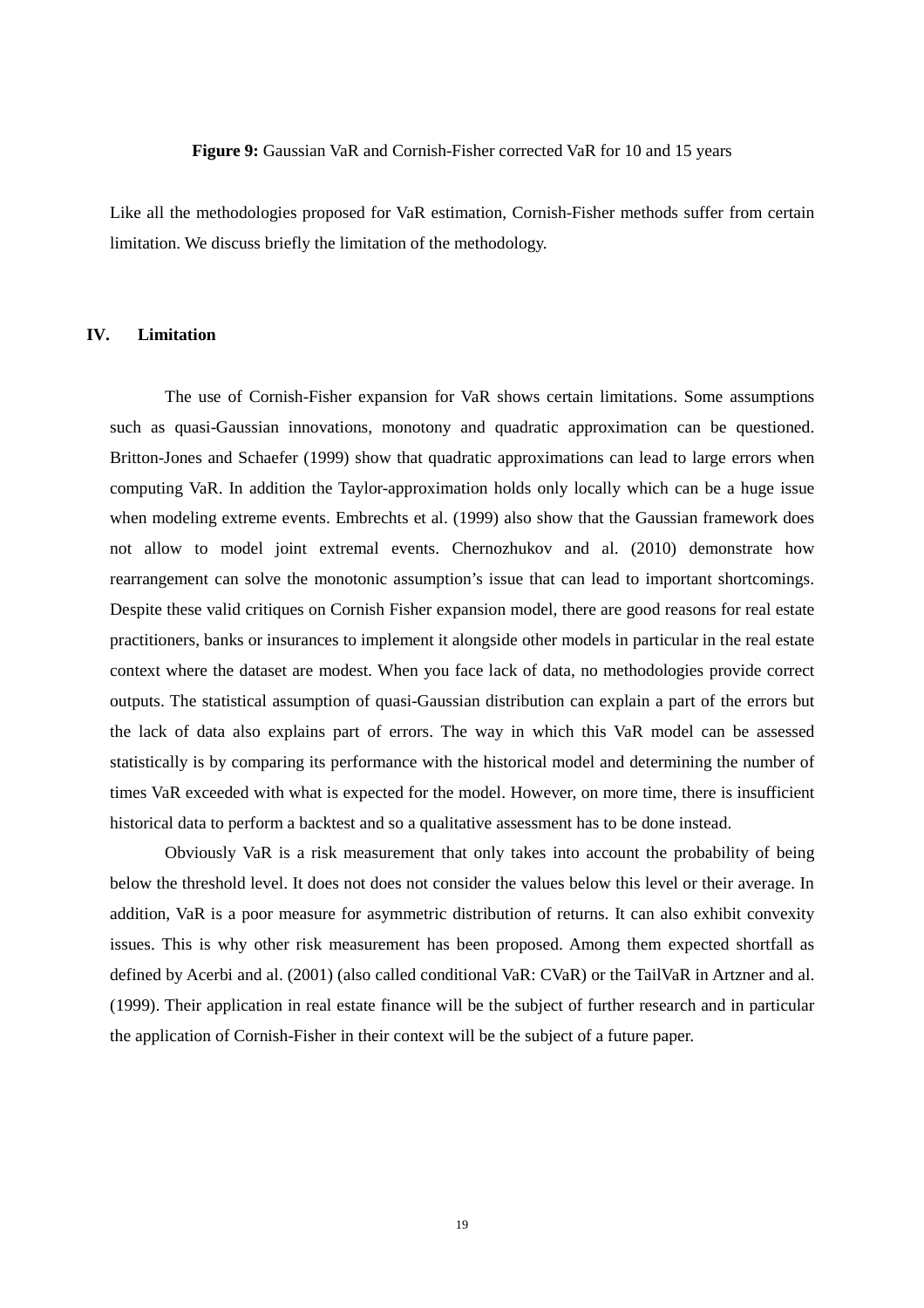### **V. Conclusion**

Based on the IPD monthly capital return from December 1987 to December 2010 data, the research shows that the UK direct property data has substantial departures from normality. The research focuses on moments of order higher than two and proposes a way to incorporate them in VaR assessment and therefore to get over the classic shortcut of Gaussian hypothesis. In particular the use of rearrangement procedure as demonstrated by Chernozhukov, Fernandez-Val and Galichon (2010) allows to overpasses the non monotonic issue when the transformation is not bijective. This way, we are able to apply Cornish-Fisher expansion to real estate returns in order to determine more accurately (taking into account skewness and kurtosis) the Value at Risk of a portfolio.

Our results show that methodologies that do not consider skewness and kurtosis to compute VaR lead to a bad estimation of the risk. In particular, in presence of skewed return and fat tails which is the case in real estate market, we obtain an undervaluation of the VaR which can lead to non adequate capital requirements. This research calculates a number of VaR and quantile to examine the effects thresholds have on the risk measure performance. The results indicate that Cornish-Fisher methodology is more accurate when the threshold is rather low.

In terms of professional application, the expansion combined with rearrangement procedure could be of the interest of professional. The expansion can be used and the methodology replicated by professionals to determine the VaR of their portfolio or to determine their required capital using an internal model. In particular, professionals invested in secured properties only can be interested in applying this methodology to an index representing the market in which they invest. They might demonstrate that the risk taken for investing in secured properties is below the risk of the market and therefore their required capital is below the one of the standard model.

The methodology is particularly robust for distributions that are non-normal and can therefore apply to hedge fund industry or private equity.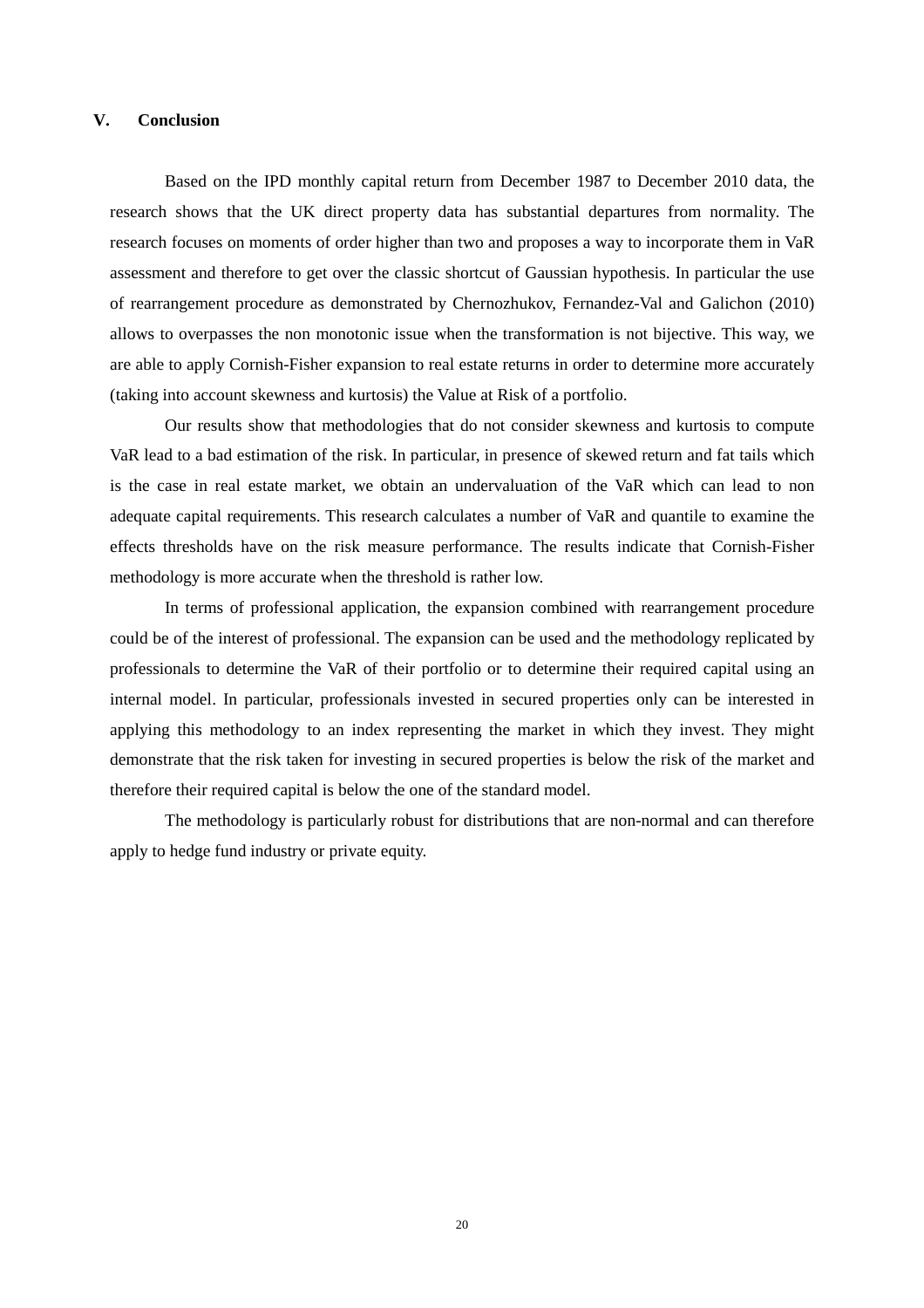#### **References:**

- Acerbi, C., Nordio C.and Sirtori, C., (2008). Expected Shortfall as a Tool for Financial Risk Management, working paper. http://arxiv.org/pdf/cond-mat/0102304.pdf
- Albanese, C., Jackson, K. and Wiberg, P. (2000). Fast convolution method for VaR and VaR gradients, http://www.mathpoint.com/fconv.ps.
- Artzner, P., Delbaen, F., Eber, J-M. and Heath, D., (1999). Coherent measures of risk, Mathematical finance, Vol 9, pp. 203-228.
- Britton-Jones, M., and Schaefer, S., (1999). Nonlinear Value-at-Risk, European Finance Review, Vol. 2, Iss. 2.
- Brown, R., and Young, M., (2011). Coherent risk measures in real estate investment. Journal of Property Investment and Finance, Vol. 29 Iss: 4/5, pp.479-493.
- Chernozhukov, V., Fernandez-Val, I., and Galichon, A., (2010). Rearranging Edgeworth-Cornish-Fisher Expansions. Economic Theory 42(2), pp. 419-435.
- Cornish, E., and Fisher, R., (1937). Moments and Cumulants in the Specification of the Distribution, Revue de l'Institut International de Statistique, Vol 5, pp. 307-320.
- Danielson, J., Jorgensen, B., Samorodnitsky, G., Sarma, M., and de Vries, C., (2005). Subadditivity re-examined: the case for value at risk, working paper, London School of Economics.
- Embrechts, P., Resnick, S., and Samorodnitsky, G., (1999). Extreme value theory as a risk management tool, North American Actuarial Journal Vol 3, pp. 30-41.
- Fallon, W., (1996). Calculating Value at Risk, http://wrdsenet.wharton.upenn.edu/ fic/wfic/papers/96/9649.pdf. Wharton Financial Institutions Center. Working Paper 96-49.
- Feuerverger, A., and Wong, A. C., (2000). Computation of Value at Risk for nonlinear portfolios, Journal of Risk Vol 3(1), pp. 37- 55.
- Gordon, J., and Wai Kuen Tse, E., (2003). VaR: A Tool to Measure Leverage Risk, The Journal of Portfolio Management, Special Issue.
- Hill, G. W., and Davis, A. W., (1968). Generalized asymptotic expansions of Cornish-Fisher type, Annal of Mathematical Statistic, Vol 39, pp. 1264-1273.
- Jaschke, S., and Jiang, Y., (2002), Approximating Value at Risk in Conditional Gaussian Models. Book chapter. Applied quantitative finance.
- Jorion, P., (2006), Value at Risk: the New benchmark for Managing Financial Risk,  $3<sup>rd</sup>$  ed.
- Kovac, V., and Lee, S., (2008). The specific risk of the UK real estate securities market, Journal of Property Investment & Finance, Vol. 26 (5), pp. 399 – 417.
- Lee, S., and Higgins, D., (2009), Evaluating the sharpe performance of the Australian Property Investment Markets, Pacific Rim Property Research Journal, Vol 15, No 3.
- Li, D., (1999). Value at Risk based on the volatility, skewness and kurtosis, http://www.riskmetrics.com/research/ working/var4mm.pdf. RiskMetrics Group.
- Liow, K.H., (2008), Extreme Returns and Value at Risk in International Securitized Real Estate Markets, Journal of Property Investment and Finance Vol 26(5), pp. 418-444.
- Longerstaey, J., (1996). RiskMetrics technical document, Technical Report fourth edition, J.P.Morgan. Originally from http://www.jpmorgan.com/RiskManagement/ RiskMetrics/, now http://www.riskmetrics.com.
- Longin, F., (2005). The choice of the distribution of asset prices: how extreme value theory can help ? Journal of Banking and Finance, 2005, N°29, pp 1017-1035.
- Maillard, D., (2012). A User's Guide to the Cornish Fisher Expansion. Working paper.
- Markowitz, H., (1952). Portfolio Selection, Journal of Finance, 7 (1), 77-91.
- Mina, J., and Ulmer, A., (1999). Delta-gamma four ways, http://www.riskmetrics.com.
- Pichler, S., and Selitsch, K., (1999). A comparison of analytical VaR methodologies for portfolios that include options, http://www.tuwien. ac.at/E330/Research/paper\_var.pdf. Working Paper TU Wien.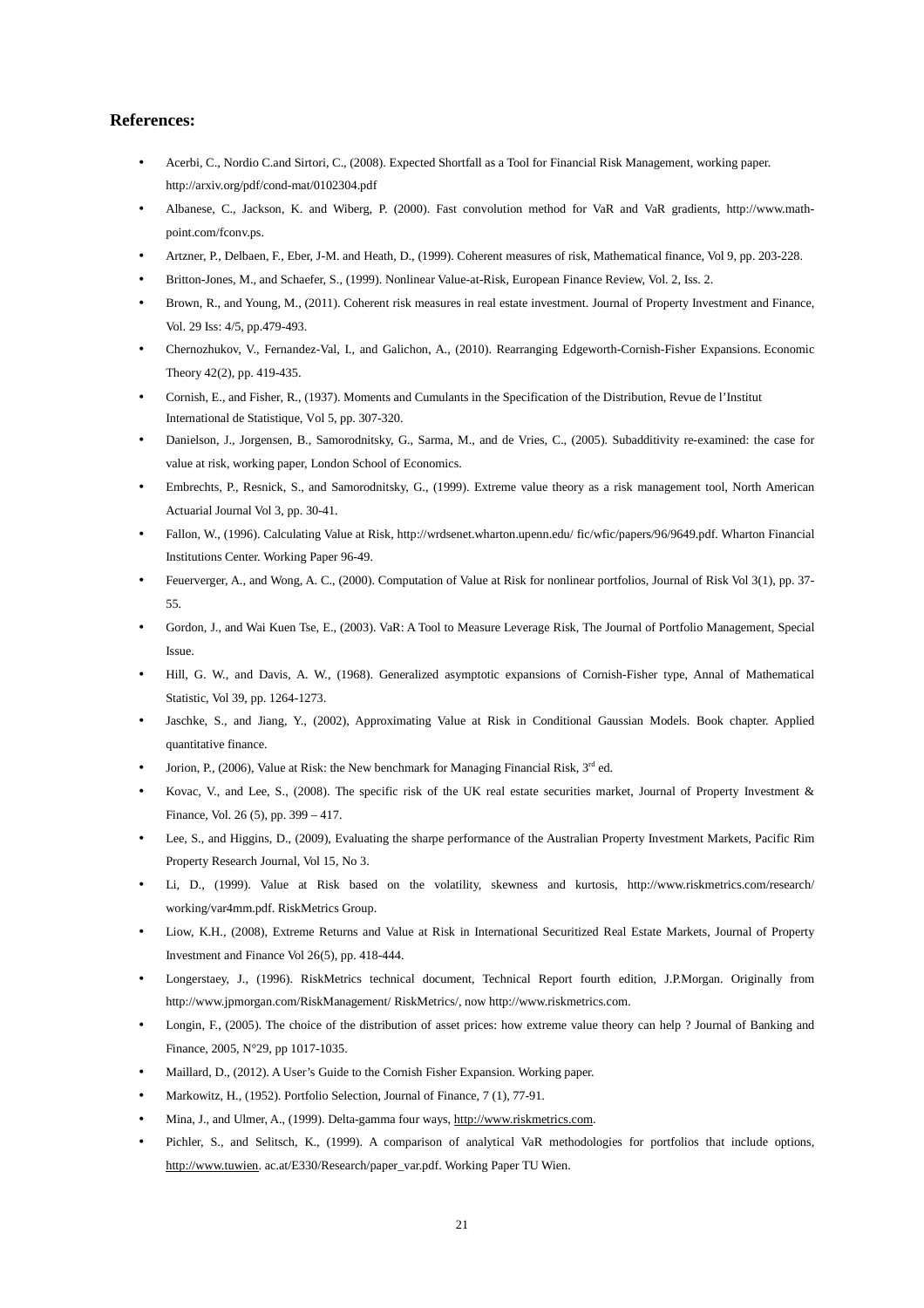- Pritsker, M., (1996). Evaluating Value at Risk methodologies: Accuracy versus computational time, http://wrdsenet.wharton.upenn.edu/fic/wfic/papers/96/9648.pdf. Wharton Financial Institutions Center Working Paper 96-48.
- Rouvinez, C. (1997). Going greek with VaR, Risk, Vol 10(2),pp. 57-65.
- Ross, S. (1976). The arbitrage theory of capital asset pricing, Journal of Economic Theory, Vol 13 (3), pp. 341-360.
- Stuart, A., and Ord, K., Kendall's Advanced Theory of Statistics, Volume 1 Distribution Theory (Sixth Ed.), 1994
- Sharpe, W., (1964). Capital Asset Prices A Theory of Market Equilibrium Under Conditions of Risk, Journal of Finance, Vol 19(3), pp. 425–442.
- Young, M., and Graff, R., (1995). Real Estate Is Not Normal: A Fresh Look at Real Estate Return Distributions, Journal of Real Estate Finance and Economics, DOI 10:225-259 (1995)
- Zangari, P. (1996a). How accurate is the delta-gamma methodology?, RiskMetrics Monitor 1996(third quarter): 12{29.
- Zangari, P. (1996b). A VaR methodology for portfolios that include options, RiskMetrics Monitor 1996(\_rst quarter): 4{12.
- Zhou, J., and Anderson, R., (2010). Extreme Risk Measures for International REIT Markets, Journal of Real Estate Finance and Economics, DOI 10.1007/s11146-010-9252-5.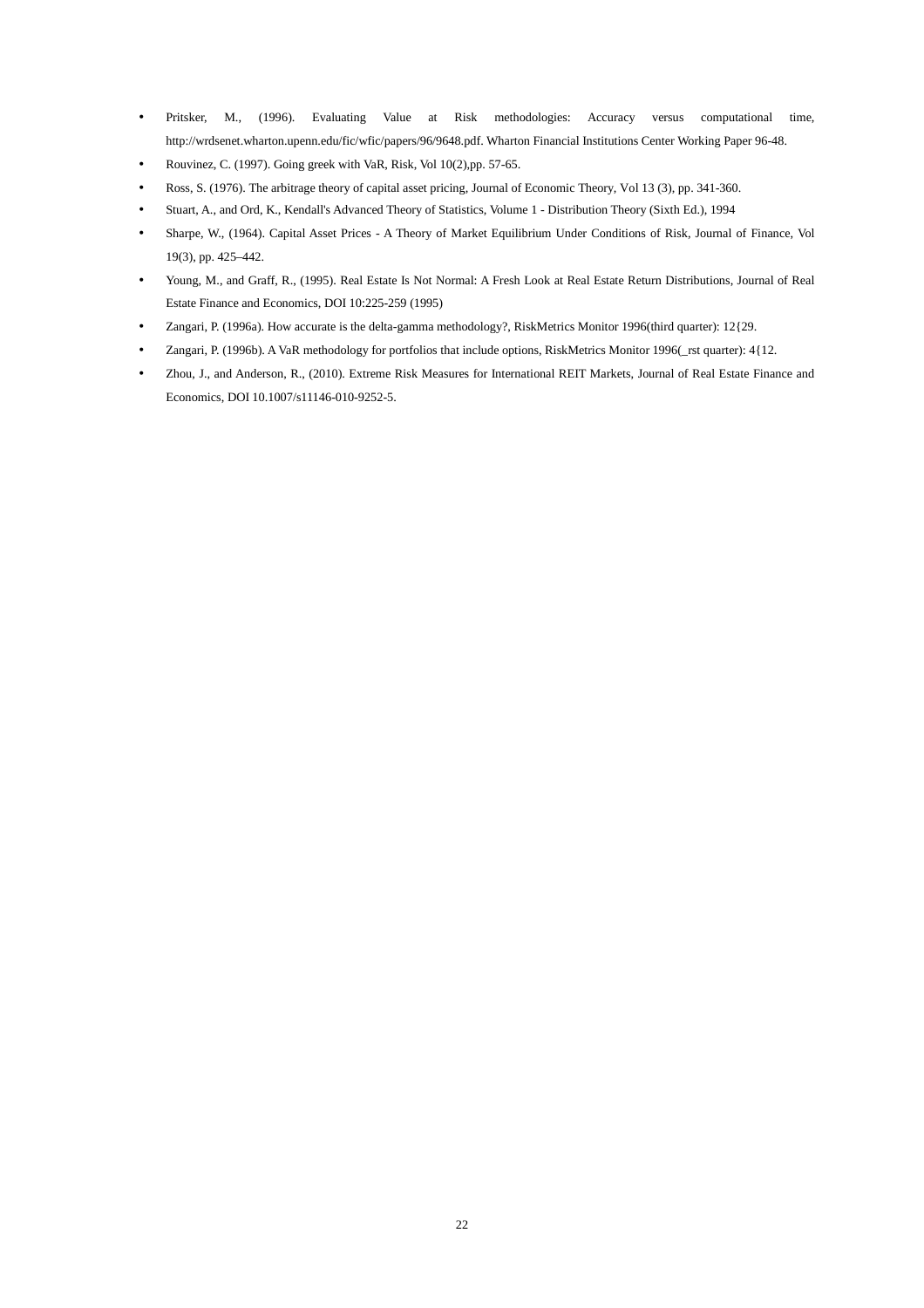## **Appendices :**

1. We show that since 2007, the UK real estate returns cannot be considered as normal. However, the returns were normal from 2003 to mid-2007 on a 15-years window. Figure A.1 presents thep-values of the Jarque Berra normality test on a 15-years window.



**Figure A.1.a:** p-values of the real estate returns for the Jarque Berra normality test

For information, the same results are displayed on a 10-years windows basis. It is clearly more erratic.



**Figure A.1.b:** p-values of the real estate returns for the Jarque Berra normality test